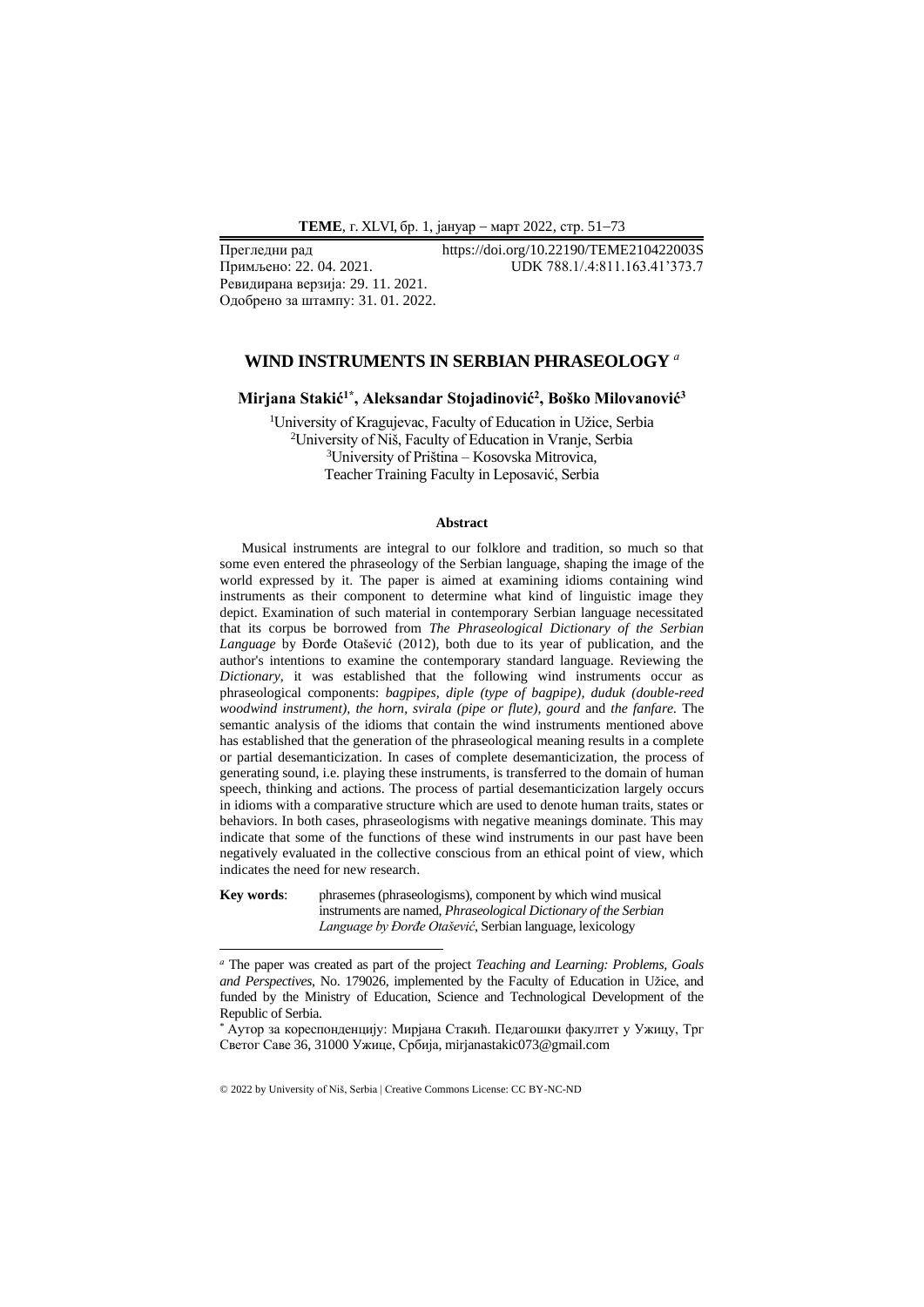# **ДУВАЧКИ МУЗИЧКИ ИНСТРУМЕНТИ У СРПСКОЈ ФРАЗЕОЛОГИЈИ**

#### **Апстракт**

Музички инструменти су саставни део фолклора и обичајне традиције нашег народа, па су неки од њих ушли и у фразеологију, суделујући у обликовању слике света која је изражена у језику. У раду се истражују фразеологизми који као компоненте садрже дувачке инструменте са циљем да се утврди какву језичку слику они осликавају. Испитивање такве грађе у савременом језику условило је да њен корпус буде преузет из *Фразеолошког речника српског језика* Ђорђа Оташевића, који је и по години издања (2012.) и по намерама аутора усмерен према стандардном савременом језику. Његовим прегледом евидентирано је да се као фразеолошке компоненте јављају следећи дувачки инструменти: *гајде*, *дипле*, *дудук*, *рог*, *свирала, тиква* и *фанфаре*. Семантичком анализом фразеолошких јединица у којима се претходно наведени дувачки инструменти јављају као компоненте утврђено је да у процесу стварања фразеолошког значења долази до потпуне или делимичне десемантизације. У случајевима потпуне десемантизације процес стварања звука, тј. свирања на овим инструментима преноси се на поље људског говора, мишљења и поступака. У процесима делимичне десемантизације реч је, најчешће, о поредбеним фразеологизмима којима се означавају људске особине, стање или понашање. И у првом и у другом случају доминирају фразеологизми са негативним значењима. То може бити показатељ да су у колективној свести са етичког становишта негативно вредноване неке од функција које су ови инструменти имали у нашој прошлости и иницира потребу нових истраживања.

**Кључне речи**: фразеологизми, компонента којом се именују дувачки музички инструменти, *Фразеолошки речник српског језика* Ђорђа Оташевића, српски језик, лексикологија.

### *INTRODUCTION*

The human voice, hand clapping, tapping on various objects, hitting objects against other objects are all stages in the development of musical instruments that first started in the Paleolithic period. Percussions were the first musical instruments to appear, followed by wind instruments the original purpose of which was to create the sound people believed would drive away evil spirits, and finally, string instruments (Đekić and Pavlović, 2018). Human contemplations about instruments occurred simultaneously with the development of musical instruments, because instrumental music accompanied every segment of man's life. It is incorporated in the elements of folk tradition preserved in modern society (music features in baptisms, weddings and funerals<sup>1</sup>), just as it used to be an integral part of numerous rituals and ceremonies in the past. The

<sup>&</sup>lt;sup>1</sup> To fulfill the last wish of the deceased, brass bands usually play funeral marches, but also other pieces the dead person loved, at their funeral.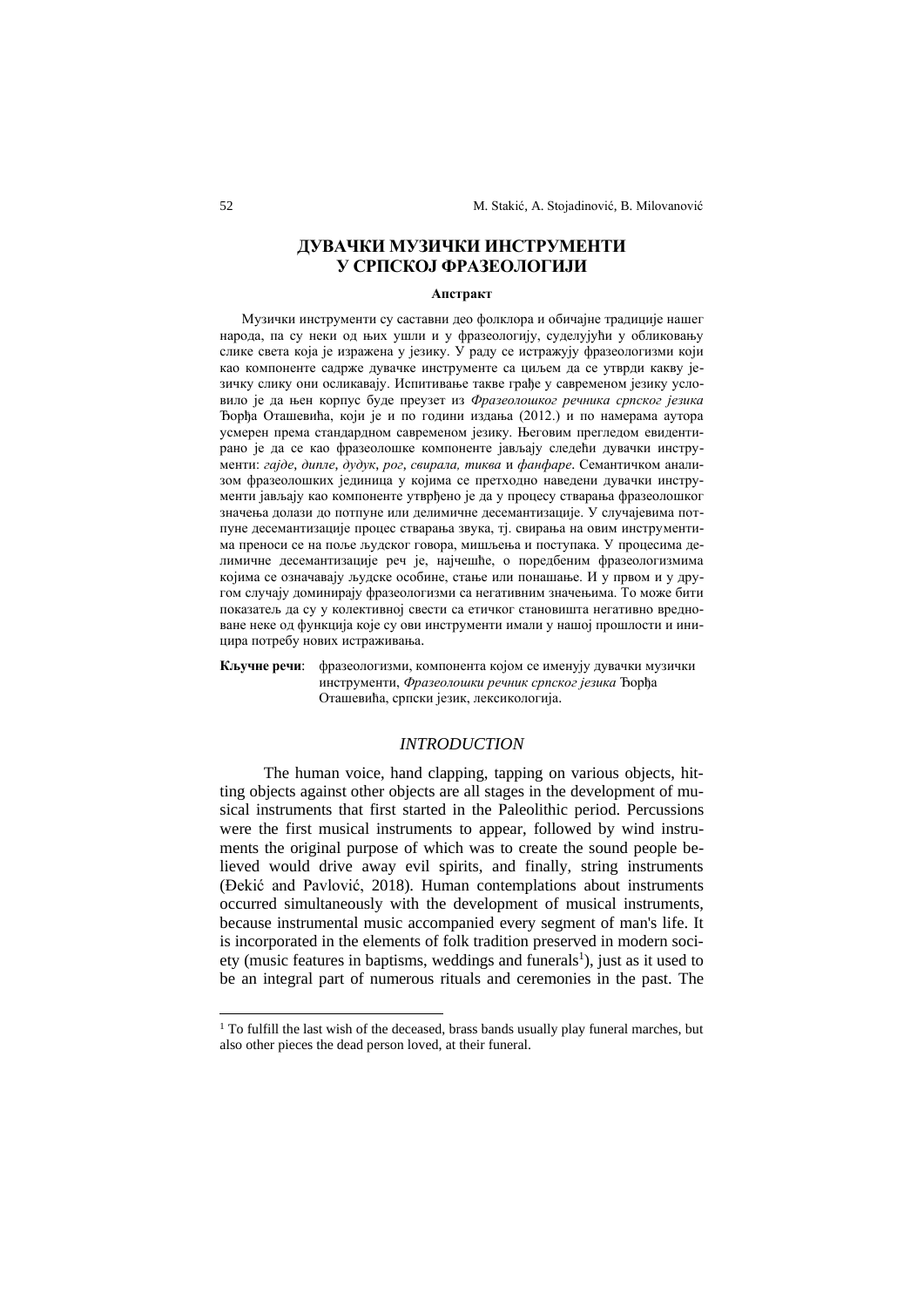social role of musical instruments can be traced back to the arrival of our ancestors to the Balkans (Gojković, 1985), and their functions have changed simultaneously with the development of the instruments themselves. At first, they were viewed as a means of communication with the higher power, then as signal instruments, while they became "musical devices" in the true sense of the word only in their most advanced stage (Golemović, 1997: 45). Vesna Đorđević also underlines that folk instruments, apart from their musical role, also had ''other roles (magicalritualistic, signaling, practical), as demonstrated in the language itself'' (Đorđević, 2014: 52).

The significance of music derives from the fact that it is always performed in the context shaped by a particular culture. Therefore, this paper will examine the linguistic picture in the contemporary Serbian language painted by phraseologisms (idioms) that contain wind instruments as their component. The choice of idioms that contain a wind instrument as a component arises from the frequency of their use with regard to other musical instruments which also occur as phraseological components. Namely, a review of the phraseological material (see Otašević, 2012) established that 12 musical instruments appear as phraseological components in the Serbian language, and that seven, or 58,33% among them are wind instruments.

#### *PREVIOUS RESEARCH*

There are not many studies in the Serbian language that examine idioms that feature musical instruments as their components. Vesna Đorđević and Nina Aksić refer to this problem, stating that "Serbian language science has not much dealt with the musical domain" nor "have musical instruments often been the subject of phraseological research" (Đorđević and Aksić, 2016: 95). The said authors examined the role and significance of folk instruments based on how these instruments are presented in the Serbian ethnographic material and phraseological stock of the Serbian "language" (see Đorđević and Aksić, 2016: 93–116), and after conducting ethnological-phraseological analysis, inferred that phraseology lacks one function of instruments that can be found in ethnographic material, i.e. "idioms that contain instruments as their component do not reflect the ritualistic-magical function associated with playing folk instruments" (Đorđević and Aksić, 2016: 111).

Other authors largely examined phraseologisms with a component that explicitly mentions musical instruments as part of a broader phraseological material with the aim of shedding some light on various issues in the field of phraseology. Thus, after conducting lexical-semantic analysis, Gordana Štrbac points out that the semantics of idioms containing verbs that refer to the activity of speech and musical instruments *kettledrum* and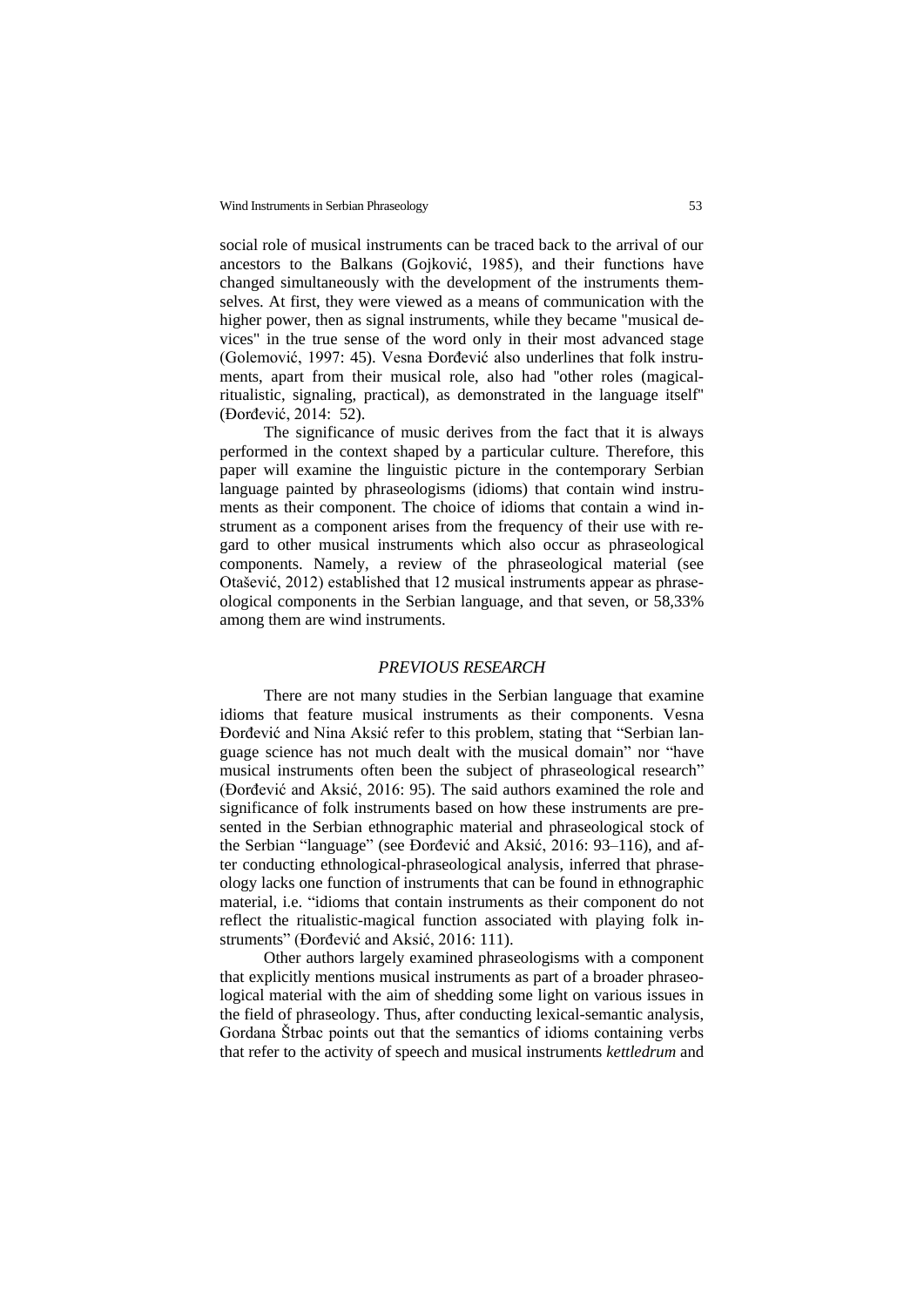*bell* contain an element of intent actualized as the speaker's initiative to provide a true or false information to the interlocutor (see Štrbac, 2018: 147). It should be noted that idioms with a component that explicitly names a musical instrument are also studied in ethno-anthropological literature. Examining the role of the bell in Serbian tradition, Nina Aksić provides a brief overview of the phraseological units containing a lexeme that mentions this musical instrument by name (see Aksić, 2014: 151– 166). There are also a few papers that utilize comparative research of the material in Serbian and other Slavic languages to examine various issues in the field of phraseology containing a musical component, so Đorđević and Aksić point out the importance of the international monograph *Hudobné motívy vo frazeológi* (2014) written "with the aim of shedding light on the musical conceptosphere in Slavic phraseology, at least to a certain degree" (Đorđević and Aksić, 2016: 95), citing the works of Miroslav Dudok, Stefana Paunović Rodić, Svetlana Goljak, Pavel Krejči, and Vesna Đorđević that feature prominently in it, because they examine examples from the Serbian language, among others.

A review of the aforementioned papers reveals that they examine idioms containing preselected musical instruments in a broader sense, such as the previously mentioned research of all folk instruments (see Đorđević and Aksić, 2016), or in a somewhat narrower sense, such as the research of idioms that contain the *bell, drum*, or *the bagpipes* as their component in the phraseology of the Serbian language and their equivalents in the Slovakian language (see Đorđević, 2014: 51–60). Finally, the study of idioms containing the *gusle* and the *violin* in the Slovenian, Croatian and Serbian language with the aim of examining intertextuality of these phraseological units (see Dudok, 2014: 61–69).

#### *METHODOLOGICAL FRAMEWORK*

The subject of research includes phraseologisms (idioms) containing explicitly named wind instruments as their component in the Serbian language, which necessitated that the corpus of material covered by research be borrowed from *The Phraseological Dictionary of the Serbian Language* (Otašević, 2012) which "primarily focuses on contemporary standard language" (Otašević, 2012: 7). The aim of the research is to determine what kind of linguistic picture such idioms depict. By linguistic picture, we mean representations contained in the language which "possess their own various aspects within the language and with regard to non-linguistic facts" (Ajdačić, 2016: 35). Such approach is based on the view of Dragana Mršević-Radović that phraseology is viewed as "one of the most important sources of the linguistic picture of the world," because phraseological units behave "similarly to proverbs and sayings, as suita-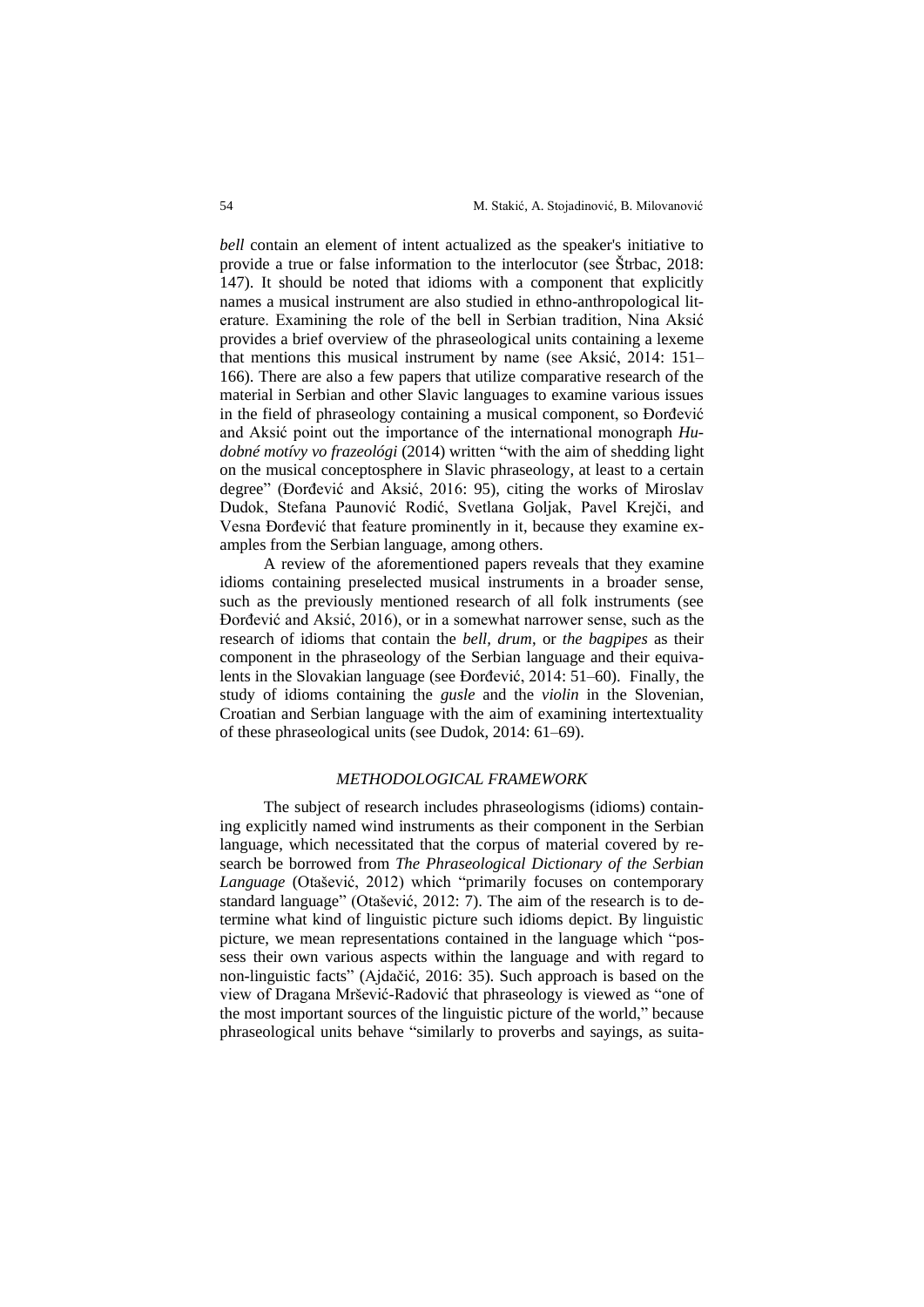ble 'repositories' for various cultural content" (Mršević-Radović, 2008: 5–6).

An idiom as a composite linguistic unit is characterized by pronounced "connotative and associative semantic components" (Dragićević, 2009: 41). The unique meaning of some phraseologisms is "not based on the semantics of individual words making up the idiom," but there are phraseologisms whose overall meaning is impacted by the basic, or "a secondary meaning of its component lexemes" (Dragićević, 2010: 25). Desemanticization occurs, and it can be complete, or partial. In the case of complete desemanticization, all components of the idiom undergo a semantic transformation, whereas in partial desemanticization, only some of the components of the idiom are transformed (Filaković, 2008).

The research used semantic analysis of phraseological material and the linguocultural approach suitable for examining how cultural elements "are linguistically expressed and how they become components of the semantic structure of its units" (Štrbac, 2019: 285). It is an approach that is closely related to the ethnolinguistic and the sociolinguistic, because it "explores both historical and linguistic facts through the prism of spiritual culture" (Цзиньфэн, 2017: 387).

## *RESULTS AND ANALYSIS*

A review of the content of *The Phraseological Dictionary of the Serbian Language* (Otašević, 2012) established that 12 musical instruments occur as phraseological components, whereby seven or 58,33% are wind instruments. These are the following instruments: *bagpipes, diple (*double flute*), Balkan duduk, horn, frula* (reedpipe), gourd<sup>2</sup> and the *fanfare trumpet*. They appear as a component in 25 phraseological units (idioms). 3

The wind instrument that features most frequently as a component of phraseological units is the *diple* (see Table 1).

<sup>2</sup> Gourd as a musical instrument occurs as a component in three idioms.

<sup>&</sup>lt;sup>3</sup> The number of 25 idioms does not include the recurrence of the same idioms, which is quite common in the Dictionary. This can be seen later in this paper, in the tables where all page numbers that contain the description of the metaphoric meaning are given in the parentheses (see Tables 1–7).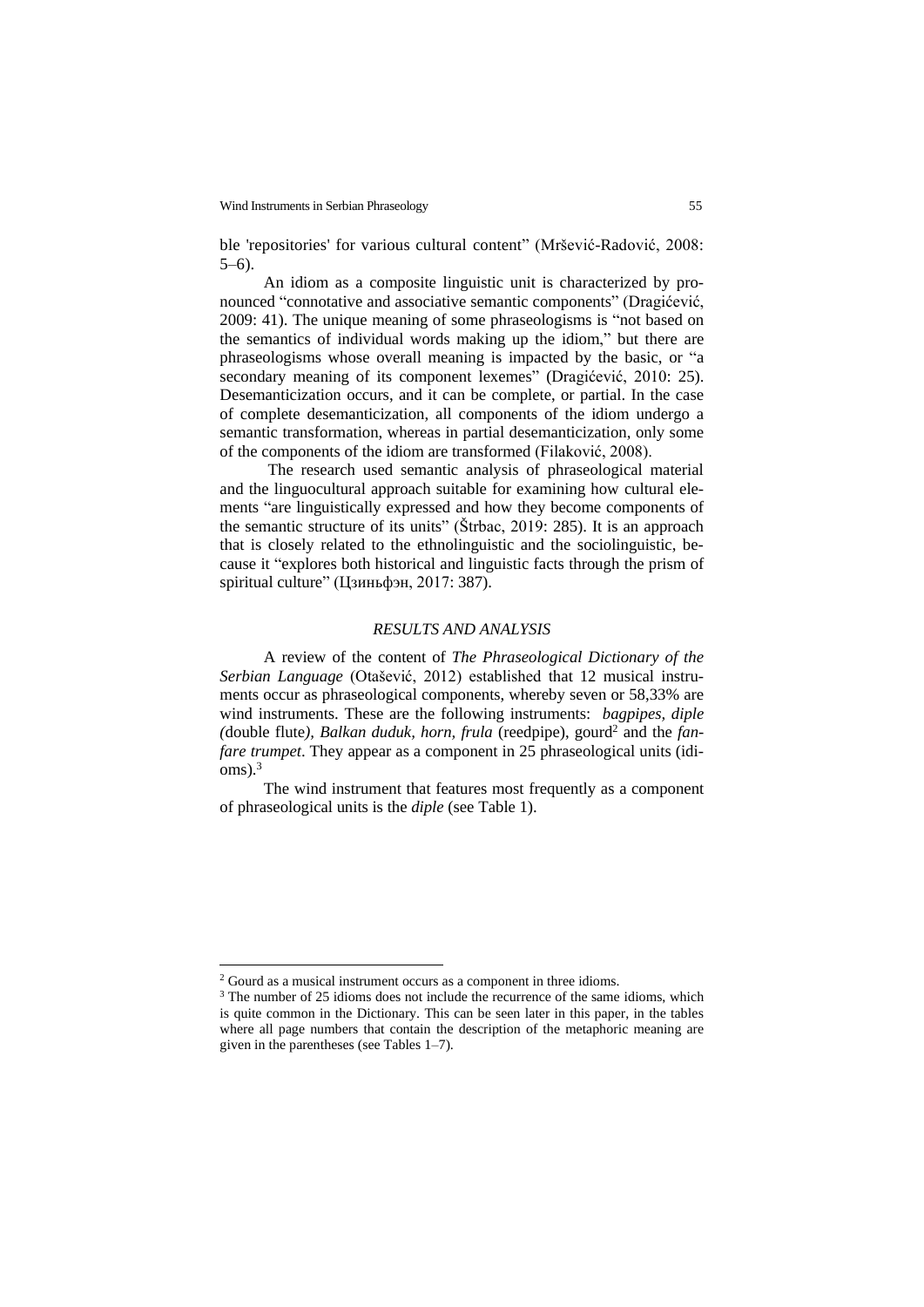| Idiom                                | Meaning                                           |
|--------------------------------------|---------------------------------------------------|
| To play (blow, strike, blast) into   | To take a different position, change one's        |
| a different (separate) diple (flute) | attitude (Otašević, 2012: 210, 245, 246, 250,     |
|                                      | 309, 773, 800, 944, 948).                         |
| To play (strike, blow, blast) into   | a. To start working for another's benefit, in     |
| (someone else's) diple (flute)       | another's interest. b. To accept another person's |
|                                      | opinion, to share opinion with another. c. To     |
|                                      | ingratiate oneself with another (Otašević, 2012:  |
|                                      | 209, 210, 250, 309, 773, 800, 944, 947).          |
| To play (blow, strike, blast) into   | To start working toward the same goal with        |
| the same diple (flute)               | another, to be like-minded with another           |
|                                      | (Otašević, 2012: 210, 250, 309, 376, 773, 800,    |
|                                      | 945, 948).                                        |
| To play (blow, strike, blast) into   | To repeat the same actions/routine over and       |
| an old diple (flute)                 | <i>over again</i> (Otašević, 2012: 210, 211, 251, |
|                                      | 309, 773, 800, 945, 948).                         |
| To play (blow, strike, blast) into   | To act/behave in a certain way (Otašević, 2012:   |
| such (and such) diple (flute)        | 210, 211, 251, 309, 773, 800, 945, 948).          |
| To flip over the diple (flute)       | To change one's attitude, opinion (Otašević,      |
|                                      | 2012: 210).                                       |
| To play into a person's diple        | To control/manipulate someone (Otašević,          |
| (flute)                              | 2012: 210, 800).                                  |
| It is another pair of diples         | It is quite a different matter (Otašević, 2012:   |
|                                      | 210, 247, 911).                                   |
| It is an old diple (flute)           | It is a well-known fact, old story (Otašević,     |
|                                      | 2012: 911).                                       |
| To adjust the diple to one's own     | To start doing things one's own way               |
| liking                               | (Otašević, 2012: 211, 951).                       |

*Table 1. Idioms that contain diple as a component* 

It can be noticed that the *diple* is part of 10 idioms. The diple is a folk woodwind instrument (Vujanić et al., 2011: 268), which is in *The Serbian Dictionary* (*Srpski rječnik*) by Vuk Stefanović Karadžić described as being similar to the bagpipes (Stefanović Karadžić, 1818: 130). The instrument belongs to the "tradition of the cattle breeders in the Dinaric Region of the Balkan Peninsula" (Marjanović, 2012: 53), while Nina Aksić states that it was especially popular among cattle breeders in Eastern Serbia, because they could show off their musicianship on it, so together with the *dvojnice* (double flute) and the *reedpipe* (frula) and some other wind instruments, the *diple* had a signaling and entertaining function (see Aksić, 2017). Olivera Mladenović states that the author "Ivan Gundulić ( $17<sup>th</sup>$  century) repeatedly mentions the diple together with the kolo in his epic poem *Osman*" (Mladenović, 1973: 32), and its sound accompanied the silent kolo (circle dance) and ojkanje (two-part singing) *–* "a poetic form that represents one of the most archaic styles of singing" (Ivkov, 2004: 7). However, the *diple* as a phraseological component loses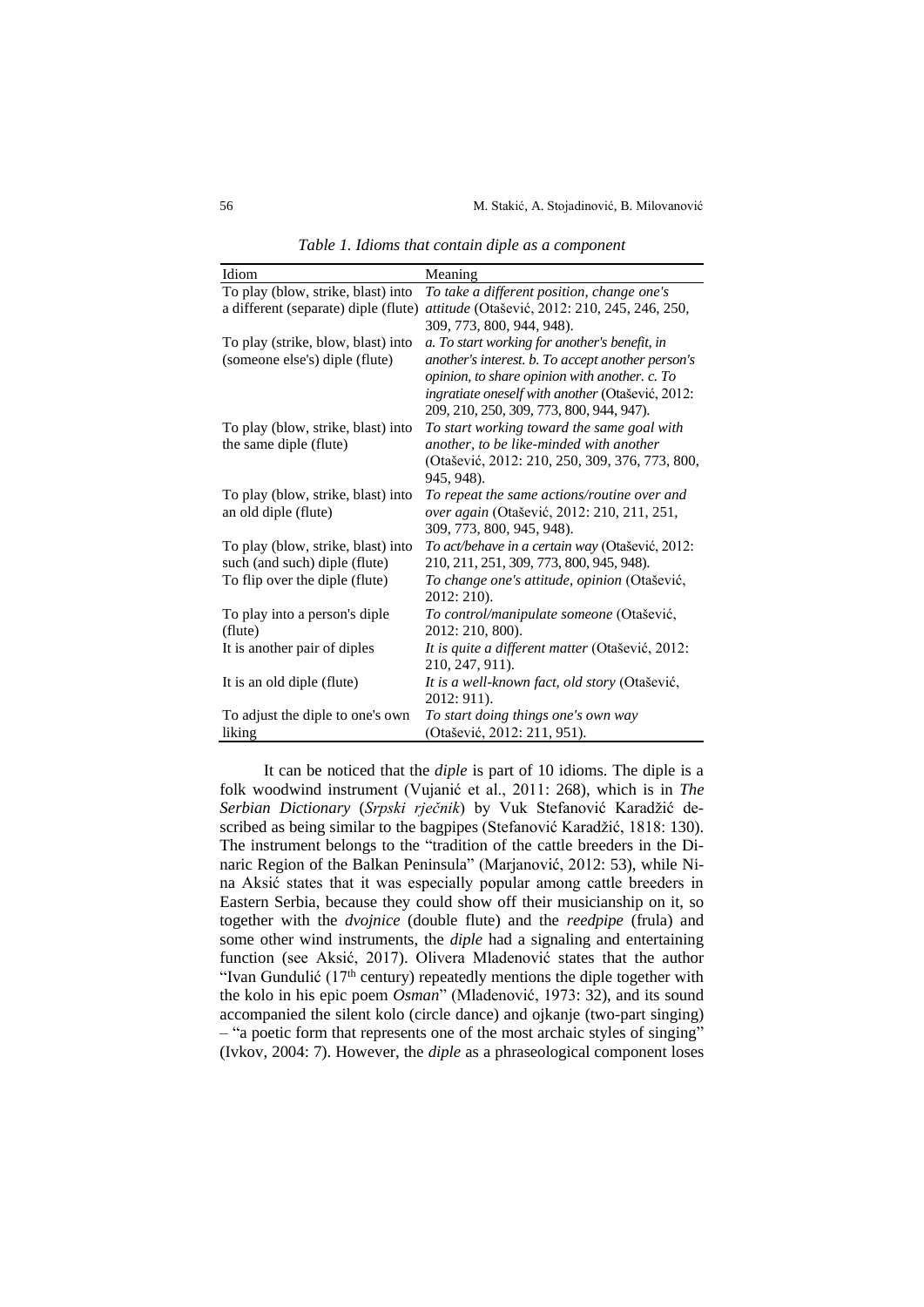its entertaining function, and continues to embody its signaling function, i.e. presence or absence of action that symbolizes a change of attitude, opinion, or thought caused by the descriptive qualifiers  $-d$ escriptions that determine the lexeme by which they are named: *different (separate)* diple, *someone else's* diple, *the same* diple, *old* diple, *such (and such)* diple.

Looking at Table 1, we can see that a number of idioms contain sound verbs as their component (*play, blow, blast, sound, blare*), and according to Svetlana Goljak, in phraseology, "playing musical instruments is associated with the topic of speech" (Голяк, 2014: 93). Gordana Štrbac emphasizes that describing a speech activity through phraseologisms arises from "from the need to express a subjective relationship toward a certain segment of action so as to emphasize and acknowledge its value," and that the action of speech in idioms "cannot be represented in a neutral way" (Štrbac, 2018: 142). This is also noticeable from the meaning of the idiom *to play (blow, strike, blast) into an old diple* the meaning of which "indicates a repetition of the same content, whereby this action is viewed negatively" (Štrbac, 2018: 146).

The question of why the content of the speech activity, which is viewed in a negative light, is associated with the *diple*, an instrument that was known since the earliest history of the Slavs<sup>4</sup> arises. The reason may lie in the fact that the diple, as a "typical shepherd's instrument" (Golemović, 1997: 100), had an entertaining function, in addition to their signaling function, and was therefore used for musical accompaniment to humorous verses. The diple was used for playing short and fast pieces, derisively called *bawdy songs* (Marković, 1987: 53). Associating the diple with frivolity, fun and entertainment can also be observed in the retort of the Hellenist Miloš Đurić: "While you blow in the diple, I teach students ethics" (Jovanović, 2011: 201). *The Dictionary of the Serbian Language* lists pejorative figurative meanings for the verb *to play the diple* **–** "to babble, talk nonsensically, talk gibberish," and the negative meanings it assumes in the expression *to play a different diple* – "to change one's attitude, opinion, to change one's tune" (Vujanić et al., 2011: 268). In addition, *The Etymological Dictionary of the Croatian and the Serbian Language* points to a pejorative meaning of the *diple* in the following expressions: *to play the diple* – "to idle away, to waste time" and *to overplay the diple* – "to eat or drink excessively" (Skok, 1971: 407).

Phraseological units (idioms) that include playing instruments as their component, i.e. *to blow into the fanfare trumpet* (see Table 2), and *to blow in the horn, gourd or the Balkan duduk* (see Table 3, 4 and 5) also

<sup>&</sup>lt;sup>4</sup> Đekić and Pavlović assert that the diple is "the Slavic double flute", pointing to the archeological discovery of a diple made of bone that can be traced back to the  $6<sup>th</sup>$  or 7 th century (Đekić and Pavlović, 2018: 182).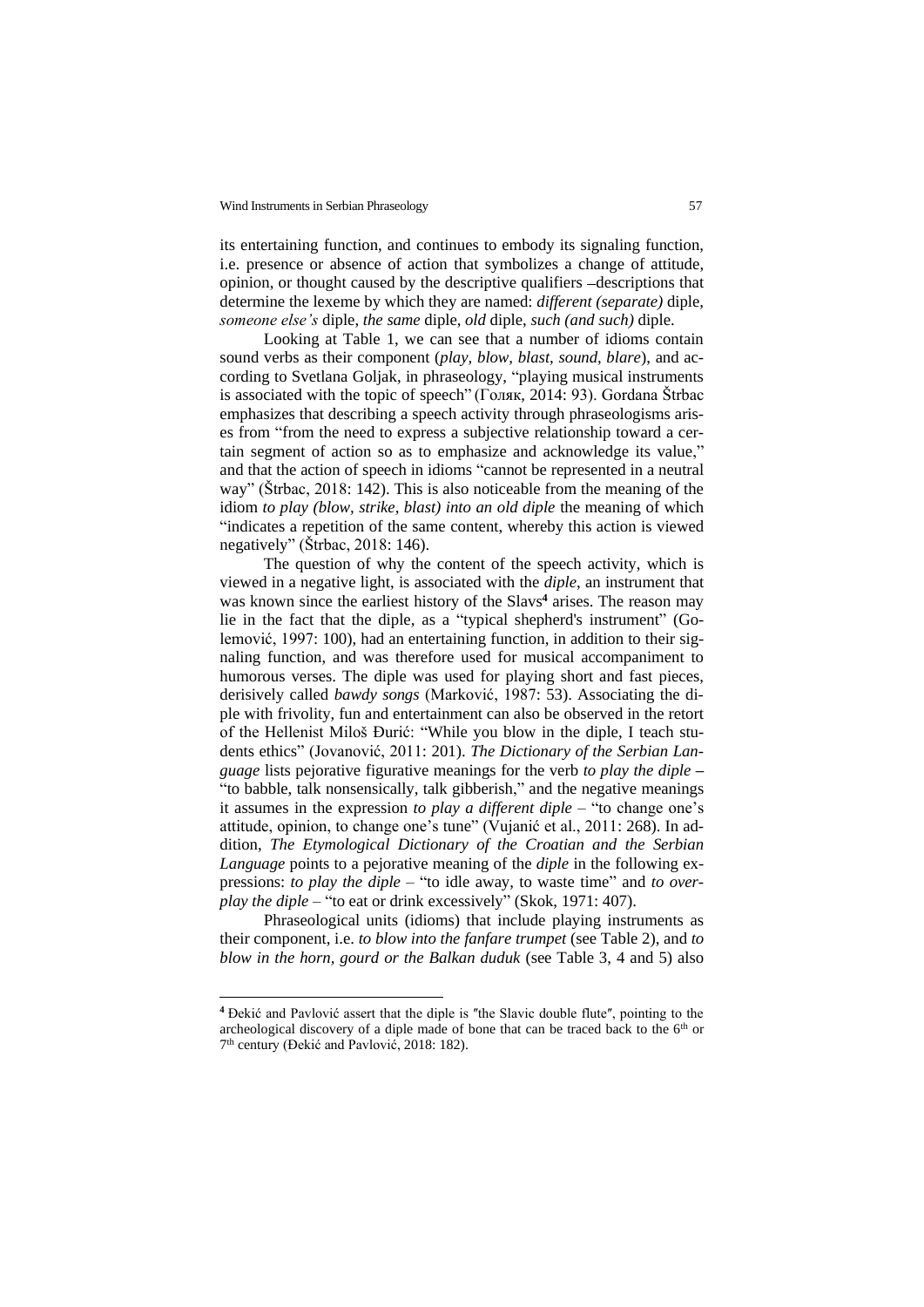express a negatively valued content of the speech activity, behavior or deed.

*Table 2. Idioms that contain the fanfare trumpet as a component* 

| Idiom                            | Meaning                                |
|----------------------------------|----------------------------------------|
| to blow into the fanfare trumpet | to celebrate excessively, debauch, let |
|                                  | loose (Otašević, 2012: 949, 985).      |

It can be noted that the *fanfare trumpet* occurs as a phraseological component in a single idiom that means "to celebrate excessively, debauch, let loose" (see Table 2.). The process in which phraseological meaning emerges can be motivated by the fact that the sound of the fanfare trumpet was associated with events and celebrations that were not part of everyday life of common people. In the Serbian medieval state, the fanfare, which stands for "a trumpet or another, similar brass instrument" (Vujanić et al., 2011: 1345), was an instrument that accompanied various events and ceremonies at the courts of Serbian rulers and nobility. Radmila Savić states that the sounding of a fanfare trumpet "announced the beginning of knight tournaments, their individual stages and the end, and especially the announcement of the winners" (Savić, 1986: 90). Although the same author asserts that the games and festivals at the courts of medieval rulers and nobility were mostly public events, i.e. commoners were allowed to attend, she assumes that the music played at such events could not have had a great impact on instrumental folk music (Savić, 1986: 90). In addition, Stanoje Bojanin underlines that the courts of Serbian rulers and nobility had their own entertainers, including professional musicians; that there is scarce information about tournaments in the documents, and that the church "strongly opposed competitions, especially those that featured weapons" (Bojanin, 2005: 367). Therefore, the sounding of the fanfare trumpets could have been associated with pompous celebrations and thus became a symbol of exaggeration in the collective memory. In the process of shaping the phraseological meaning, a connection has been established between one of the meanings of the verb *to blow* "emphasize, announce, declare, etc. something" (Vujanić et al., 2011: 1345), and the signaling function of the fanfare trumpet which is seen as negative.

When it comes to the idioms containing *the horn, gourd and/or Balkan duduk* as a component, the action of playing these instruments has been transferred to the domain of human behavior and action, whereby a connection is established between the signaling function of these instruments and the phraseological meaning that refers, i.e. signals that it is a behavior motivated by interest, because someone ingratiates themselves with someone, takes their side, etc (See Table 3, Table 4 and Table 5).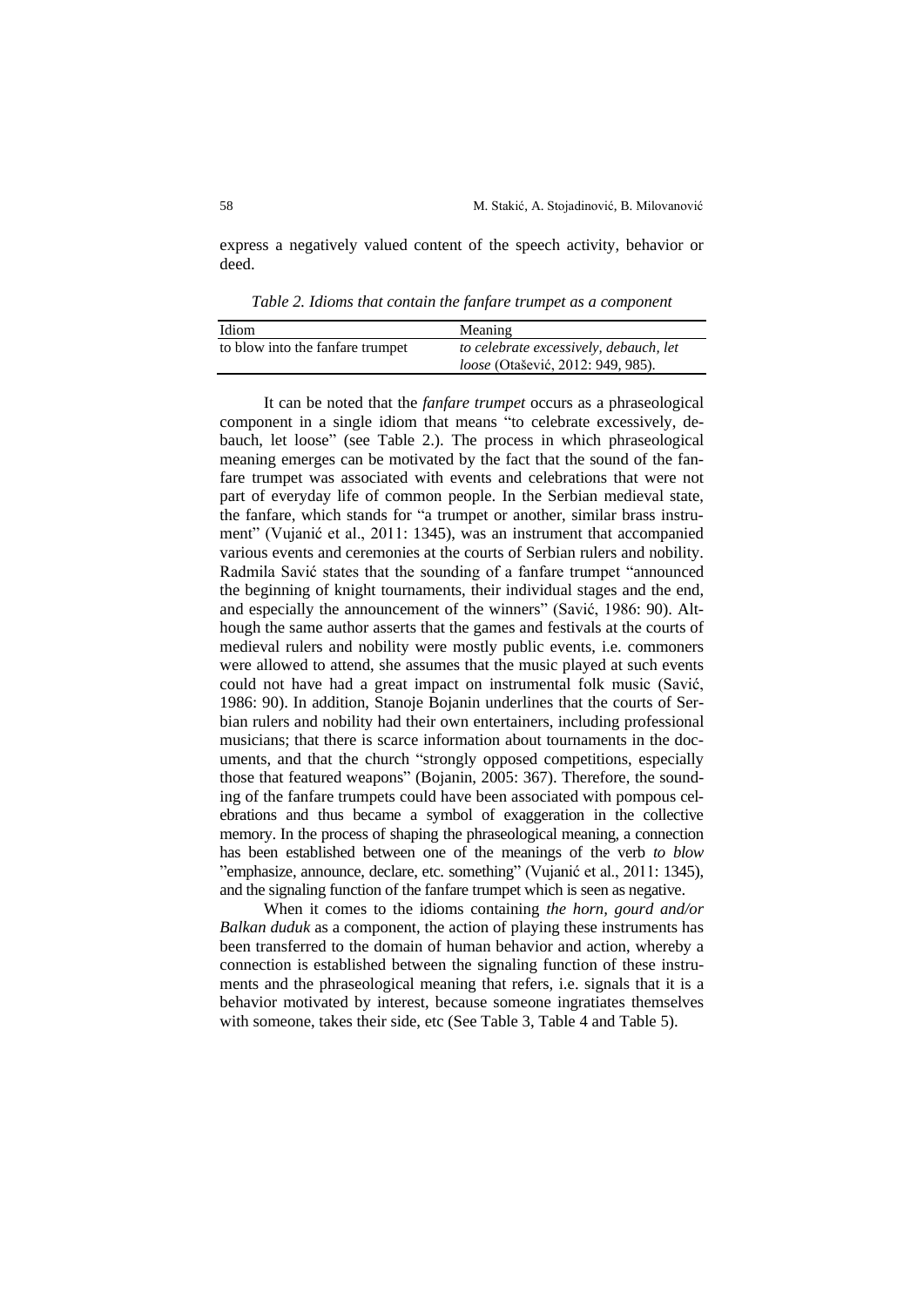*Table 3. Idioms that contain the horn as a component* 

| Idiom                            | Meaning                                             |
|----------------------------------|-----------------------------------------------------|
| to blow into the same gourd      | to do and think the same as someone else, to be in  |
| (horn, duduk)                    | collusion with someone, to ingratiate oneself with  |
|                                  | someone by imitating them, to take somebody's       |
|                                  | side (Otašević, 2012: 250, 253, 376, 392, 773, 800, |
|                                  | 908).                                               |
| to blow into someone else's horn | to do and think the same as someone else, to be in  |
| (gourd, duduk)                   | collusion with someone, to ingratiate oneself with  |
|                                  | someone by imitating them, to take somebody's       |
|                                  | side (Otašević, 2012: 250, 253, 773, 800, 908).     |

| Idiom                                                                                             | Meaning                                                                                                                                                                                                                                                                                                              |
|---------------------------------------------------------------------------------------------------|----------------------------------------------------------------------------------------------------------------------------------------------------------------------------------------------------------------------------------------------------------------------------------------------------------------------|
| to blow into the same gourd<br>(horn, duduk)                                                      | to do and think the same as someone else, to be<br>in collusion with someone, to ingratiate oneself<br>with someone by imitating them, to take<br>somebody's side (Otašević, 2012: 250, 253, 376,<br>392, 773, 800, 908).                                                                                            |
| to blow into the same gourd (as<br>another)<br>to blow into someone else's horn<br>(gourd, duduk) | to share an opinion with someone else, to strive<br>toward the same goal (Otašević, 2012: 376, 909).<br>to do and think the same as someone else, to be in<br>collusion with someone, to ingratiate oneself with<br>someone by imitating them, to take somebody's<br>side (Otašević, 2012: 250, 253, 773, 800, 908). |

*Table 4. Idioms that contain the gourd as a component* 

| Idiom                       | Meaning                                            |
|-----------------------------|----------------------------------------------------|
| stupid/thick as a duduk     | very stupid, dumb (Otašević, 2012: 253).           |
| to blow into the same duduk | to be in complete agreement with someone, to       |
|                             | be of the same mind with someone (Otašević,        |
|                             | 2012: 253, 256, 392).                              |
| to blow into someone else's | to do and think the same as someone else, to be in |
| horn (gourd, duduk)         | collusion with someone, to ingratiate oneself with |
|                             | someone by imitating them, to take somebody's      |
|                             | side (Otašević, 2012: 250, 253, 773, 800, 908).    |
| to blow into the same gourd | to do and think the same as someone else, to be    |
| (horn, duduk)               | in collusion with someone, to ingratiate oneself   |
|                             | with someone by imitating them, to take            |
|                             | somebody's side (Otašević, 2012: 250, 253,         |
|                             | 376, 392, 773, 800, 908).                          |
| to sleep like a duduk       | to sleep peacefully, sleep like a log (Otašević,   |
|                             | 2012: 253).                                        |

Looking at Tables 3, 4 and 5, we can see that the *horn* features as a component in two idioms (phraseological units), *gourd* in three, and the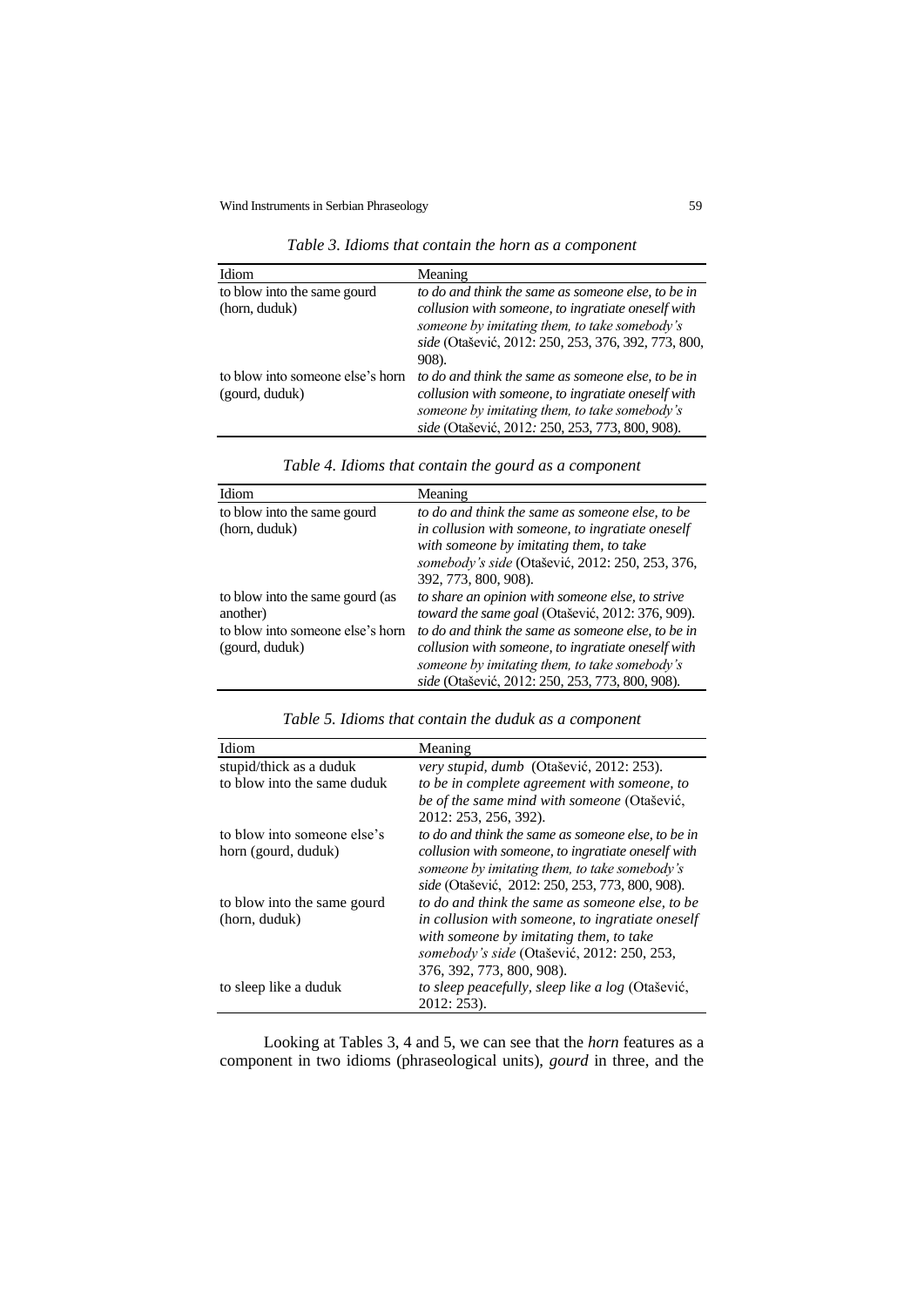*duduk* in five. It is also noticeable that the *horn, gourd* and the *duduk* are synonymous components, because the singular meaning of the idioms does not change whether they contain the *horn, gourd* or the *duduk* as a component; instead, the negative etymological nuances are determined by descriptive qualifiers that stand next to these musical components. Gordana Vrebalov takes the idiom *to blow into the same gourd* as an example of a phraseologism containing an edible plant, arguing that "it always implies a negative connotation" (Vrebalov, 2012: 104). We agree about the negative connotation. The component *gourd* takes on the meaning of wind instruments made from it through metonymic transfer. It is wellknown that the gourd was used to make sound boxes for other musical instruments (see Krstić, 2009). In Central Serbia, gourds were used to make the traditional musical instrument, the lejka, which represented a folk equivalent of the clarinet (Jakovljević, 2012). In addition, gourds were used to make the bučina, an aerophone that Roksanda Pejović assumes has been used by the Serbs since the  $14<sup>th</sup>$  century (Pejović, 1989: 88). Thus, this long tradition of making musical instruments from the gourd may have caused the metonymic transfer, because metonymy requires a connection between two entities, and according to Rajna Dragićević, this close relation "impacts the formation of a coherent whole in our experience of the world" (Dragićević, 2010: 161). In addition, the gourd takes on the role of a musical instrument in those phraseological units (idioms) where it occurs next to sound verbs, i.e. verbs that denote playing an instrument – the verb *to blow, to blast* the secondary meaning of which is "to make sounds in a musical instrument by producing a stream of air, to play an instrument" (Vujanić et al., 2011: 313).

What all idioms where the *horn, gourd* and the *duduk* are used interchangeably as synonyms have in common is the fact that they are global phraseologisms, because a unique phraseological meaning is created in the process of complete desemanticization that features all phraseological components. It was previously pointed out that these instruments have a signaling function, and that it was the primary function for some of them. This is evident in *The Bible verses from the Book of Daniel featuring the horn*. It is mentioned as one of the instruments whose music should invite people to worship the image of gold that Emperor Nebuchadnezzar installed in the land of Babylon *–* "As soon as you hear the sound of the horn, flute, zither, lyre, harp, pipes and all kinds of music, you must fall down and worship the image of gold that King Nebuchadnezzar has set up" […] (*Bible,* 2007: 722). Roksanda Pejović also points out that the *short horn<sup>5</sup>* was a signal instrument, and that the traces of it

<sup>&</sup>lt;sup>5</sup> Long horns were also used in the Middle Ages as military instruments, where their long tone would reverberate frightheningly on the battlefiled (Pejović, 1984).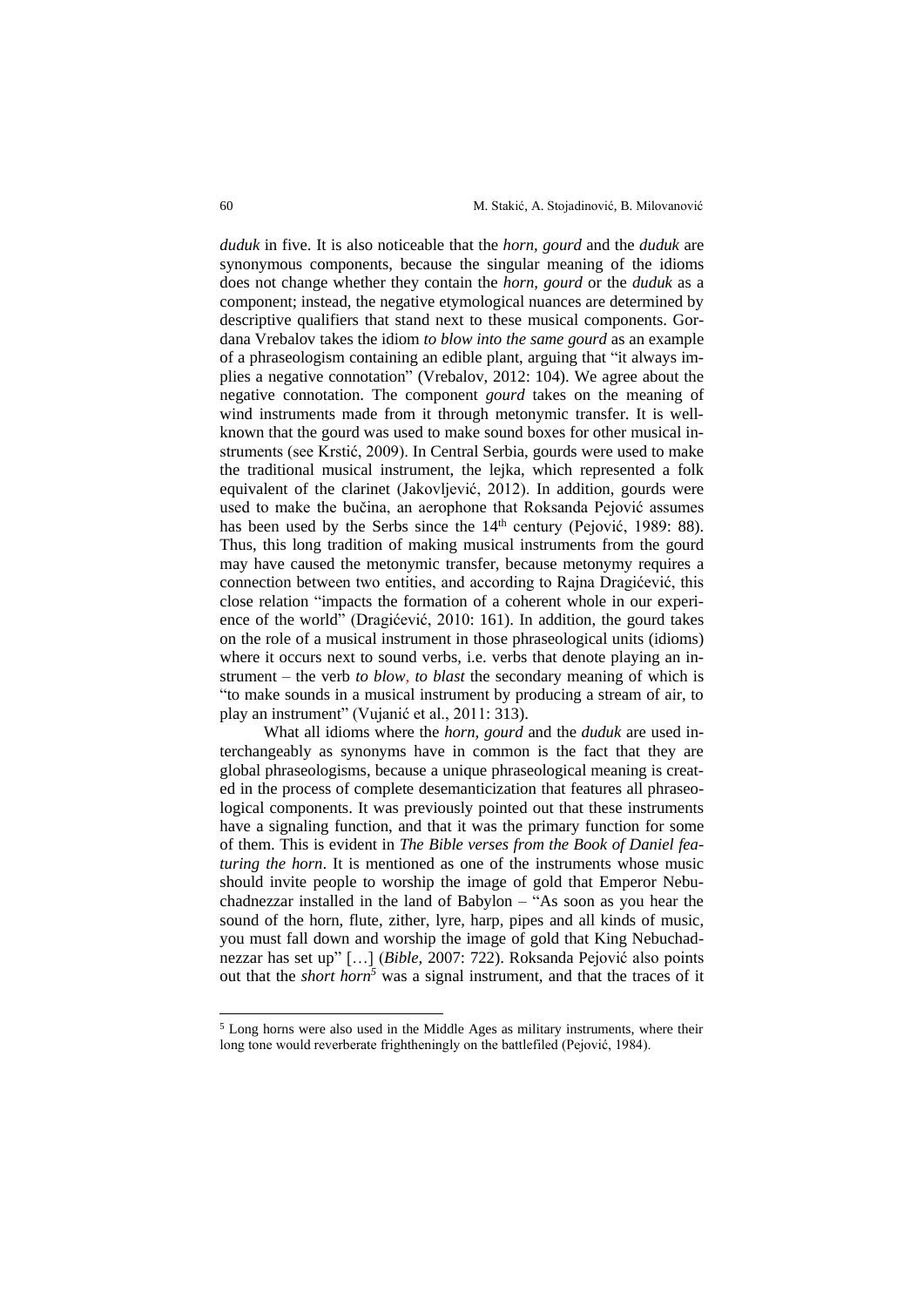can be found in Serbian medieval art "from the  $12<sup>th</sup>$ -century miniatures to the 18<sup>th</sup>-century frescoes" (Pejović, 1989: 86). According to the same author, that could be explained by folklore influences, because the horn similar to the folk horn appears on the miniatures in the *Miroslav's Gospel* (Pejović, 1989: 87). In addition to art, the horn also features prominently in medieval literature. The sound of the horn and its signal is mentioned repeatedly in *The Chronicle of the Priest of Dioclea.*<sup>6</sup> It is a purportedly a medieval manuscript, although historians still cannot agree on the period when it was written, so the estimates vary between the mid-12<sup>th</sup> century (Šišić, 1928), and the more conservative – second half of the  $14<sup>th</sup>$  century (Mijušković, 1988). In addition, dictionaries of the contemporary Serbian language state that the horn as a musical instrument had a signaling function. This can also be seen from the secondary meaning of the lexeme which explains that it is an instrument made from an animal horn, or similar horny material that is used to give signals on a hunt (Vujanić et al., 2011: 1146).

In addition to the horn, the *duduk* is another signal instrument. However, in addition to the signaling function, the duduk also had an entertaining function. *The Dictionary of the Serbo-Croatian Literary and Vernacular Language* defines it as a "flute, pipe, zurna" illustrated with references to Vuk Karadžić – "The Duduk … (in southern regions) [is] a flute without a mouthpiece (and the one with the mouthpiece is known in Serbia as the blind flute (Vuk's *Dictionary*)" (*Dictionary of the Serbo-Croatian Literary and Vernacular Language*, 1968: 4). In addition, Nina Aksić also indicates that the lexeme *duduk* is synonymous with the lexemes *flute* and *reedpipe*, and that it is a shepherd's instrument with a dual function – signaling, because shepherds blew into the duduk to drive the cattle and instruct them "on the direction which they should take," and an entertaining function, because shepherds played the duduk to help pass the time and entertain themselves (Aksić, 2017: 121). However, it can be noted that in the process of the creation of phraseological meaning in idioms where this instruments features together with sound verbs (to blow, blast, strike), the *duduk* loses its entertaining function, but retains its signaling function, because playing the duduk signalizes verbal expressions, opinions, and/or deeds that are commonly viewed in a negative light.

Such a small number of idioms that feature the *duduk* as a component (only five) in *The Phraseological Dictionary of the Serbian Language* may raise the question why the duduk, given that it is synonymous with the *reedpipe (frula)*, does not occur more frequently in the phraseology of the contemporary Serbian language, especially if we know that the

<sup>&</sup>lt;sup>6</sup> "When you hear the sound of the horn and the trumpet, you blow your trumpets in answer and shout strongly from the mountains" (*GESTA Regum Sclavorum*, 2009: 149).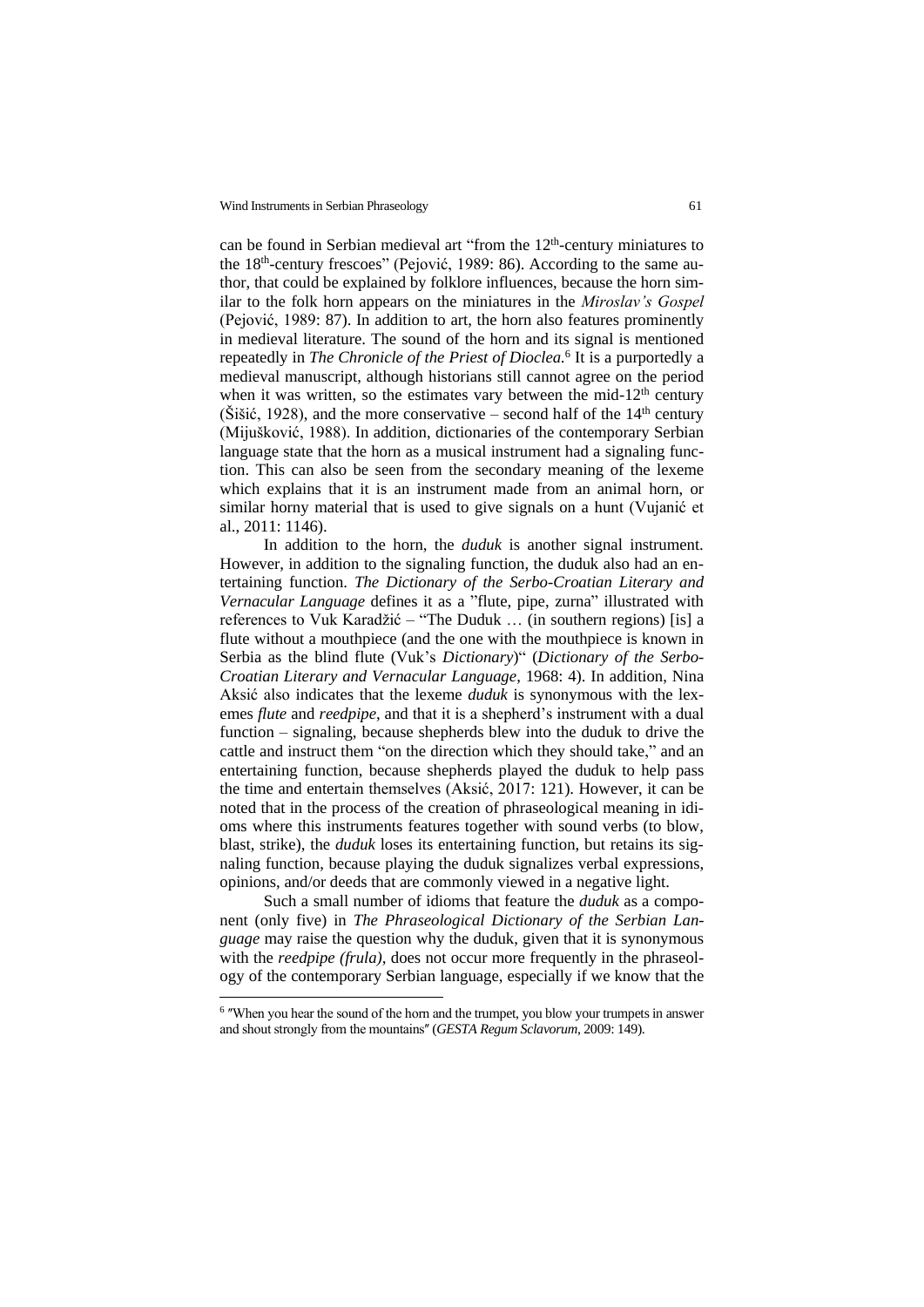reedpipe "as the most prominent and common woodwind instrument occurs under different names and variations" (Aksić, 2017: 122). Researching the status of the lexeme duduk in the contemporary Serbian language on a 122-million-word corpus, Marija Đinđić assembled a frequency list and determined that the said lexeme occurs only 12 times in the sources created mainly after 1950, and comprising literary texts (both in Serbian and translated from another language), print media, scientific literature, and various instructions available online (Đinđić, 2013: 39). This research is significant, because it helps observe this number of mere five idioms containing the *duduk* as component from a different point of view. Specifically, if we consider the fact that this lexeme occurs 12 times on the frequency list assembled by Đinđić, then the number of five idioms containing the lexeme *duduk* as their component no longer seems so inconsequential. On the contrary, it now becomes proof of the significance of this instrument in our folk tradition. Its significance is also evidenced by the fact that Veselin Čajkanović suggests that Saint Sava is traditionally represented in a shepherd costume with an obligatory shepherd's crook and a duduk (as cited in: Čajkanović, 1973: 157).

The lexeme *duduk* is a Turkish loanword used in the Balkans, which in addition to denoting a reedpipe, also refers to an idler, truant, i.e. it is a pejorative word in Turkish, meaning "fool, idler" (Skok, 1971: 452). This word is also used figuratively in Serbian, where it has a derogatory connotation, denoting "a stupid, laughable man, a fool" (Vujanić et al., 2011: 315). Vesna Đorđević and Nina Aksić, citing the research of Dragana Mršević Radović, argue that the Turkish loanword *duduk*, meaning 'fool' and 'reedpipe' has established itself in Serbian, whereby one of its meanings, "motivated the comparative idiom *stupid as a duduk*, while the other motivated the idiom *to blow into the same diple with someone*" (Đorđević and Aksić, 2016: 108). There are other interpretations as well, where the idiom *stupid as a duduk* is taken as an example how certain objects (duduk – reedpipe) "can be associated with stupidity" in phraseology (Ajdačić and Nepop Ajdačić, 2015: 184). It is a comparative phraseologism, with the following structure: adjective (*stupid*) + as + noun (*duduk*). In comparisons with this structure, the descriptive adjective "does not change its basic meaning, so it is a case of partial desemanticization," and "such examples of desemanticization of idioms illustrate its intensity" (Stakić, 2020: 114). They also point out that in phraseology, "everything is measured and compared" (Stepanov and Nikolić, 2013: 236), and negative traits are particularly singled out.

In the phraseologism *to sleep like a duduk*, the object (musical instrument) refers to the quality of sleep. This idiom also has a comparative structure in which we also have partial desemanticization, because the verb *to sleep* does not change its meaning (*to sleep peacefully, soundly)*. Its meanings – *to sleep peacefully and to sleep soundly* (see Table 5) are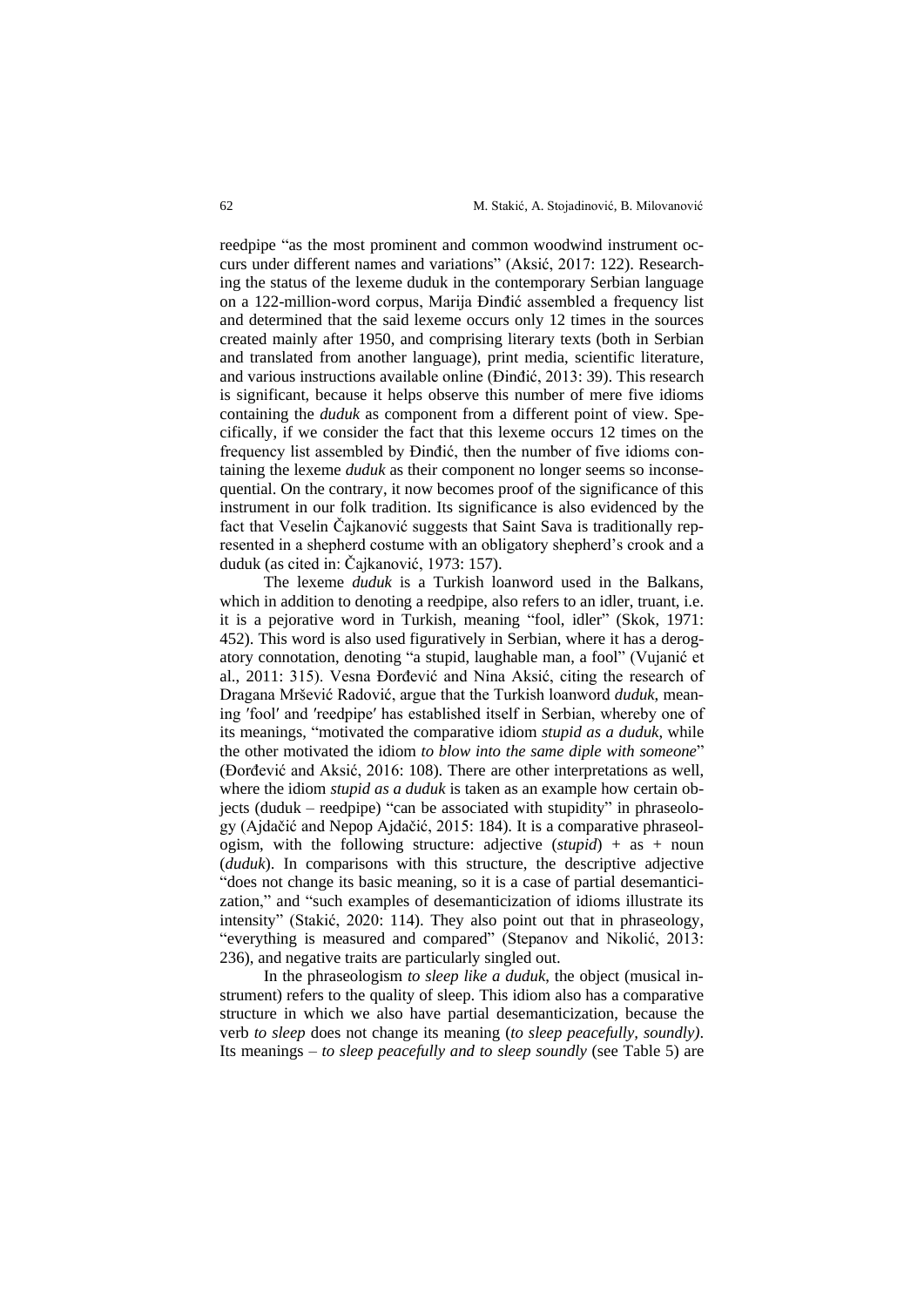not completely semantically matched, because to sleep peacefully means one's sleep is undisturbed, whereas to sleep soundly means "to be fast asleep, to be in deep sleep" (Vujanić et al., 2011: 1475). The meanings mentioned above are not negative, and can perhaps be explained by the transfer of magical properties of wood as a material to the duduk, an instrument made from it. It is well-known that the duduk/reedpipe was largely made of wood, most commonly "plum, cherry dogwood, ash, black locust, linden, maple, willow" (Krnjaić, 2020: 362). Studying the beliefs related to the types of wood used for making the duduk, it has been determined that our people believed some of them had magical properties. Čajkanović points out that the plum tree could have had the same significance in the folk tradition of the Serbs as a shrine, because in Eastern Serbia, communion had been performed under a young plum tree ever since antiquity (see Čajkanović, 1973: 9). The same author also argues that the linden was "a sacred tree of all Slavs" (Čajkanović, 1973: 7), as well as that the Serbs "firmly believed that the hazelnut was of divine nature," that it "represented a symbol of health" (Čajkanović, 1973: 18), as well as that "there was a positive, regenerative, magical power" in the hazelnut tree (Čajkanović, 1973: 18). The comparative idiom *healthy as dogwood tree* (meaning fit as a fiddle) shows that our people believed in the positive magical power of the tree. In addition, the meaning of the idiom *to sleep like a duduk* is synonymous with the idiom *to sleep like a log*, and in both examples, an associative relationship is established between positive magical properties of wood, and health represented by the quality of one's sleep. In addition, the fact that trees are rooted in one place, i.e. motionless, is evocative of our sleep position, so Barbara Kovačević and Martina Bašić point out that idioms containing wood, timber, and woodwind instruments as comparative elements occur within the concept of "sound sleep" (Kovačević and Bašić, 2012: 358).

It has already been pointed out that the *duduk* is synonymous with the *flute (svirala)* and *reedpipe (frula)*, however, the *Phraseological Dictionary of the Serbian Language* (Otašević, 2012) does not feature any idiom containing the *reedpipe (frula*) as a component, and only one idiom containing the *flute (svirala)* (see Table 6).

| Idiom                              | Meaning                                                                                                                                                                                                    |
|------------------------------------|------------------------------------------------------------------------------------------------------------------------------------------------------------------------------------------------------------|
| The ninth (last) hole on the flute | a. something insignificant, secondary,<br>worthless, bottom rung. b. an insignificant<br>person rejected by their group, or society,<br>someone who counts for nothing (Otašević,<br>2012: 201, 800, 824). |

*Table 6. Idioms that contain the flute (svirala) as a component*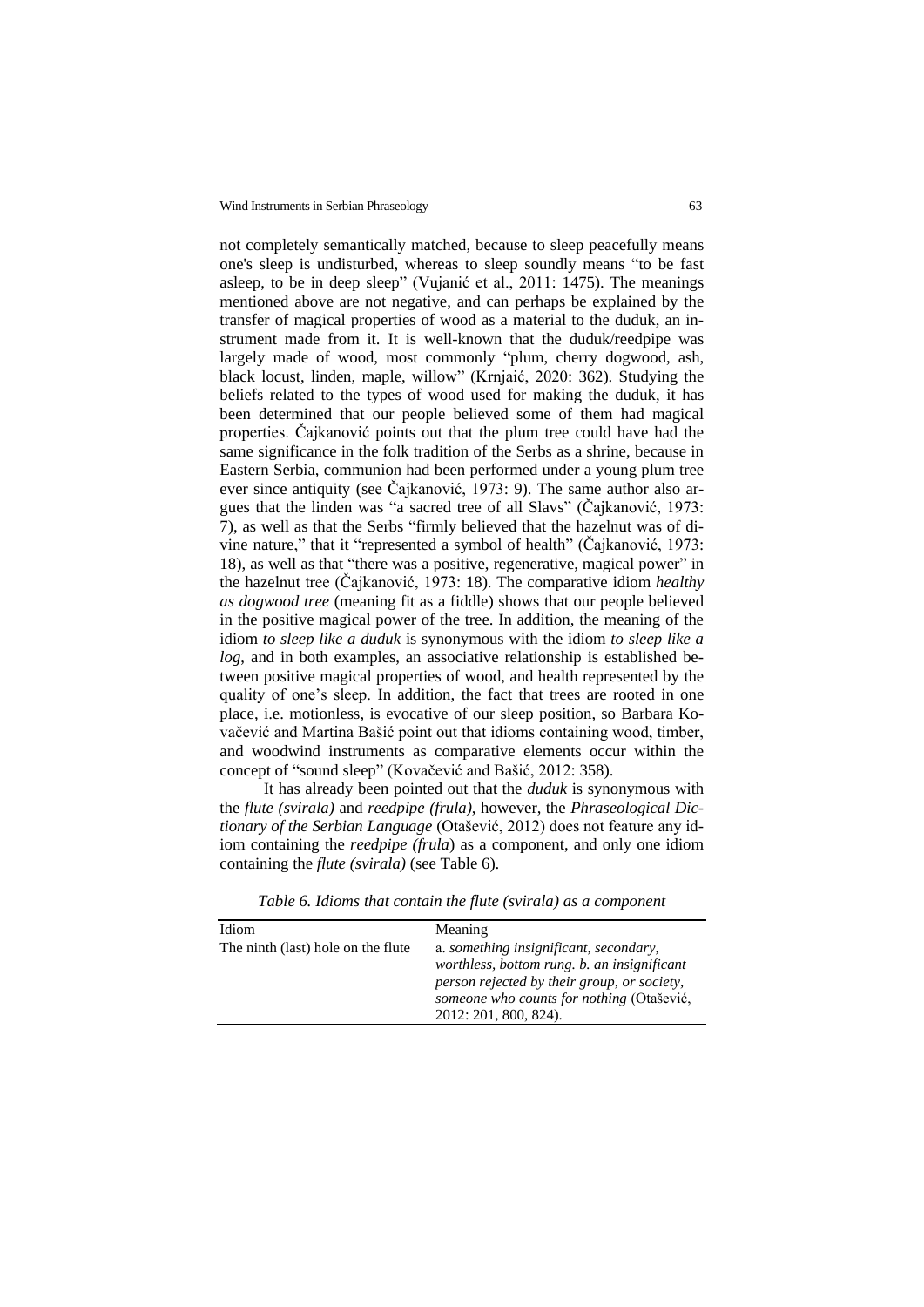Looking at the phraseological meaning given in Table 6, we can see that the idiom containing the *flute (svirala)* as its component has a dual meaning with the shared component of insignificance attributed to something or someone. Phraseological meaning is created by the process of complete desemanticization, whereby the important category is the category of number. Pavel Krejči underlines that the *flute (svirala)* is a musical instrument that appears with an ordinal number only in Croatian, Serbian and Bulgarian idioms (Krejči, 2014: 174). He also points out that, in addition to the numerical component, Serbian and Croatian dictionaries also record the adjective *last* which does not feature in any Bulgarian phraseological dictionary. On the other hand, Bulgarian phraseology also mentions numbers *ten* and *seven*, in addition to the number *nine*, and these numerical variations can be attributed to the varying number of holes on different types of flutes throughout history (Krejči, 2014: 177). Thus, in Serbian phraseology, the *flute (svirala)* component collocates with the number *nine*. Phraseological meaning is created by the process of desemanticization in which a non-existent part of the instrument (the ninth hole, because the flute has eight) is semantically associated with insignificance and worthlessness. The ninth hole could have easily been the seventh (as in Bulgarian phraseology), given that the popular flute in the past, known as *dvojnice (double flute)* "had six holes on the right, and none on the left" (Aksić, 2017: 123), or the eighth, because both the single and the double flute have "six holes for the diatonic scale" and "one hole on the opposite side for the higher register" (Krstić, 2009: 208, 213). It is possible that the motivation for choosing the number nine in Serbian phraseology comes from the long shepherd flute known as the *kaval<sup>7</sup>* , because the kaval has eight holes (seven playing holes in the front, and one in the back for the thumb). However, the motivation behind the variations of this idiom whereby the descriptive qualifiers are associated with the order of holes on the pipe – last, final, can be a visual stimulus, described by Dobrikova as a practical way of instrument control from the observer's point of view, because kaval players do not touch the holes on the bottom part of the pipe (Dobríková, 2014). Mirjana Zakić and Jelena Jovanović indicate that the earliest visual presentations of this instrument date back to the 15<sup>th</sup> and 16<sup>th</sup> century, and that "on medieval frescoes, shepherds are depicted playing the kaval" (Zakić and Jovanović, 2013: 19). The same authors also indicate the presence of the kaval in lyric and lyric-epic po-

<sup>7</sup> Snežana Petrović points out that the lexeme kaval "meaning *rifle* and *flute* is a widely confirmed lexical and semantic Turkism in the Balkans" (Petrović, 2006: 348). She also states that Turkic languages and dialects record the following meanings of this word: 'hollow object; shepherd's horn, flute, pipe; tambourine; smoothbore musket, rifle, musket, rifle barrel; simple-minded, stupid person' (Petrović, 2006: 348).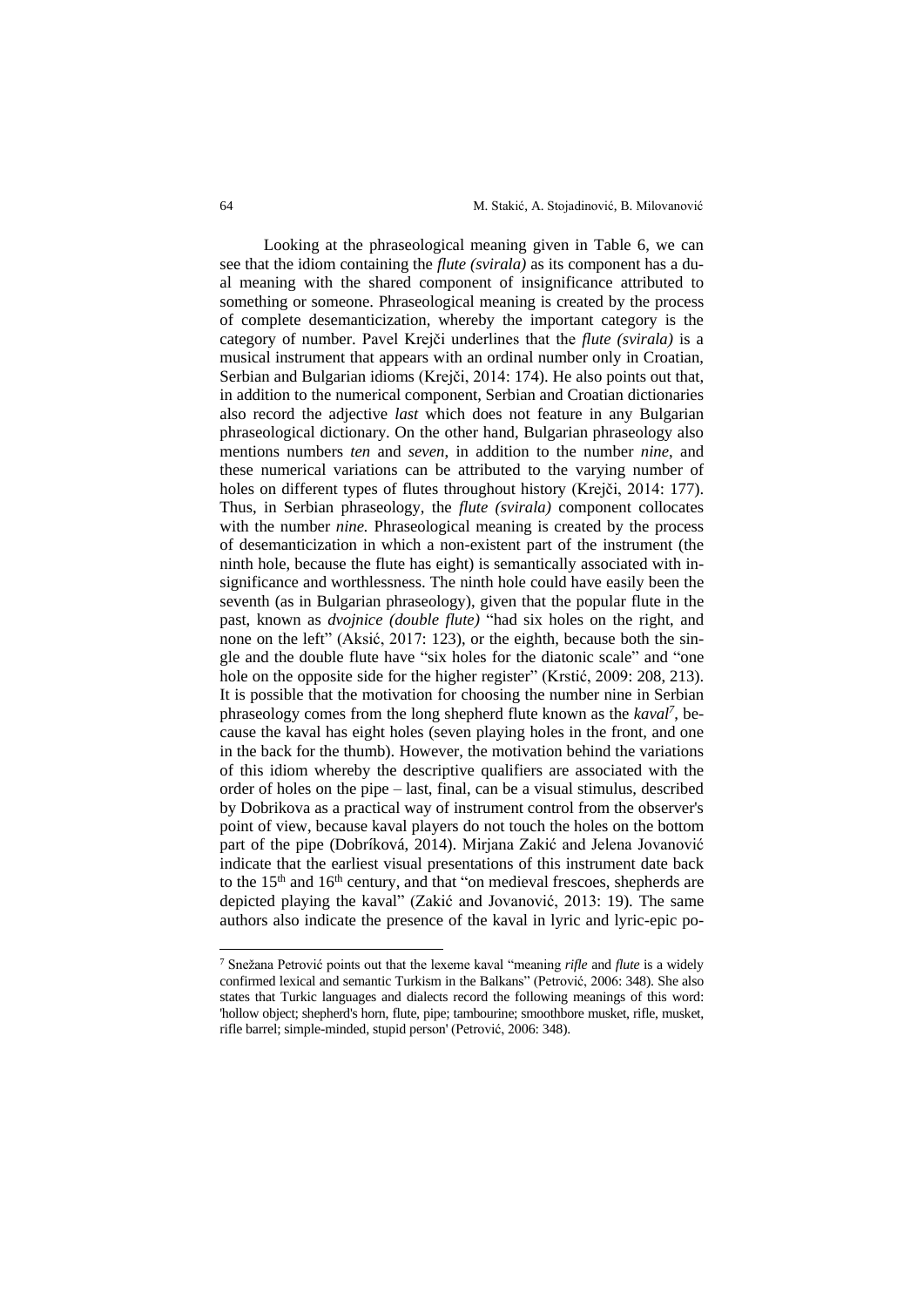ems "that depict the way of life of shepherds, and illustrate the communicative and emotional aspect of the kaval music" (Zakić and Jovanović, 2013: 19). However, in Serbian phraseology, it was not the signaling or the entertaining function that motivated the emergence of the idiom *the ninth (last) hole on the flute (svirala),* but the appearance of the instrument itself. From the aspect of development and emergence of this musical instrument among the Serbs, this enables us to establish a timeline, and determine the exact moment when this idiom appeared in our phraseology.

In *The Phraseological Dictionary of the Serbian Language*, the component *bagpipes* occurs in four different phraseological units (see Table 7).

| Idiom                                                                    | Meaning                                   |
|--------------------------------------------------------------------------|-------------------------------------------|
| As similar as the bagpipes is to a                                       | Not even close, far from it, long way off |
| musical instrument                                                       | (Otašević, 2012: 133, 516).               |
| Drunk as the bagpipes                                                    | Inebriated, drunk as a lord (Otašević,    |
|                                                                          | 2012: 134).                               |
| To                                                                       | To agree/reach an agreement with          |
| build/assemble/arrange/compile/adjust someone about something (Otašević, |                                           |
| the bagpipes                                                             | 2012: 134, 951, 959).                     |
| As struck with the bagpipes                                              | Foolish, silly, harebrained, mad          |
|                                                                          | (Otašević, 2012: 134, 949).               |

*Table 7. Idioms that contain the bagpipes as a component* 

Looking at the descriptions of the phraseological meanings given in Table 7, we can see that there are three idioms with a negative connotation, while the meaning of the idiom *to assemble/arrange/compile the bagpipes* is semantically neutral, i.e. it depends on the linguistic context. The emergence of this idiom may have been motivated by the complex process of building this instrument which is described in Vladan Radisavljević's *The Bagpipes in the Traditional Culture of the Serbs* (see Radisavljević, 2011), which is also indicated by the meaning of the verb *to build* – "1. a. create, put together […]" (Vujanić et al., 2011: 1356) and the verb *to assemble /compile* which means "to build by fitting together different components" (Vujanić et al., 2011: 1217). However, it could also be motivated by the "tuning of the bagpipes" which is indicated by the metaphorical meaning of the verb *to adjust* – "to tune, bring into harmony (usually a musical instrument)" (Vujanić et al., 2011: 1346), and Radisavljević also describes that pipers used to soak the parts of the bagpipes that contained oakum with their saliva in order to seal them before playing (Radisavljević, 2011). Vesna Đorđević also argues that the "image of assembling and tuning the bagpipes before playing" is deeply ingrained into this phraseologism (Đorđević, 2014: 57). She also points that only when the bagpipes "are assembled" can they produce music, just as "an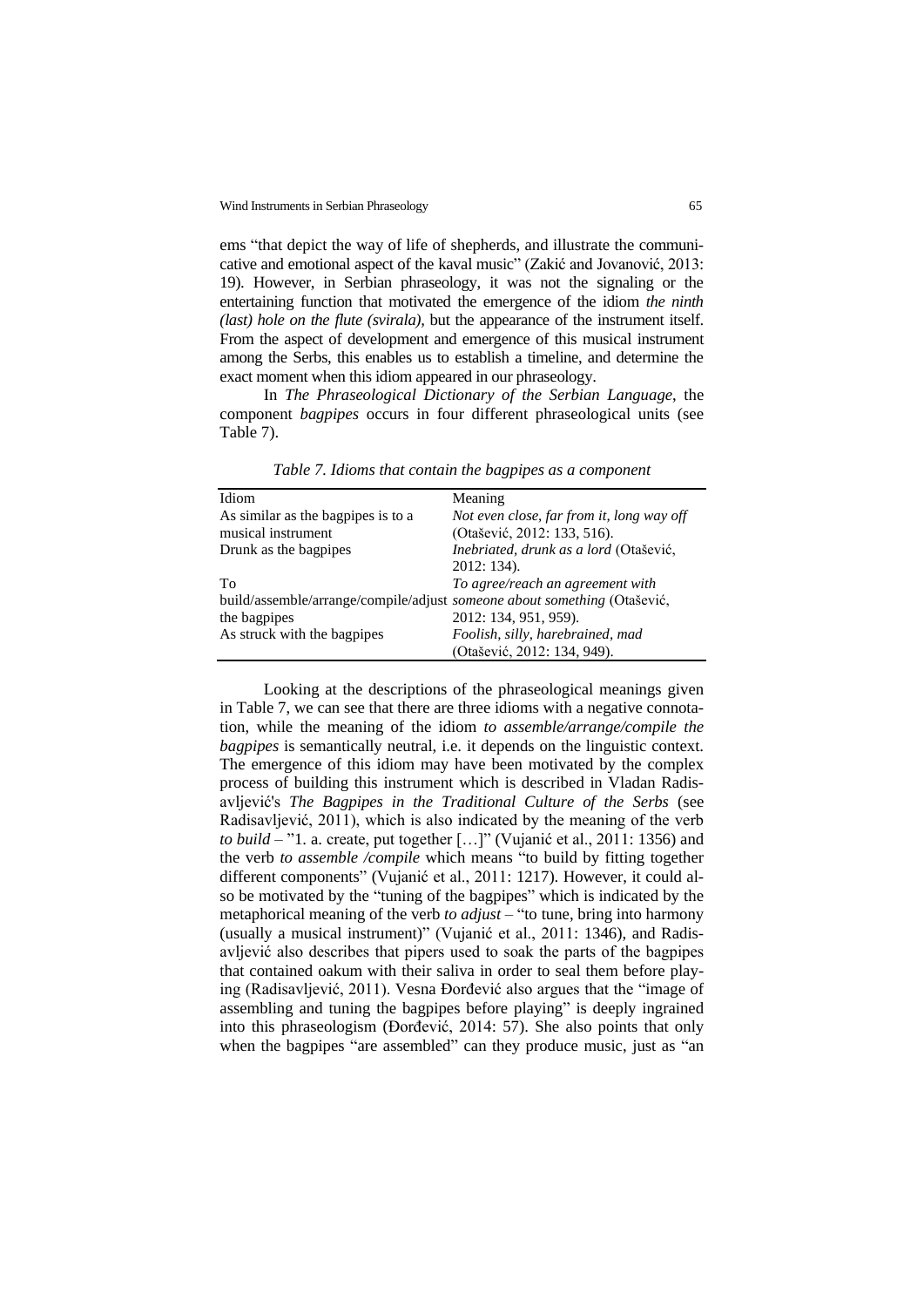agreement between different people is preceded by a period of negotiation/discussion" (Đorđević, 2014: 57).

As previously pointed out, the semantics of all other idioms with the *bagpipes* as a component is negative. In the comparative idiom, *drunk as the bagpipes*, it is associated with intoxication/drunkenness. Here we have partial desemanticization in the process of emergence of phraseological meaning, so the comparison with the bagpipes symbolizes the ultimate stage of drunkenness – *complete inebriation*. The origin of this idiom may have been doubly motivated: 1. by the sound of the bagpipes; 2. by the appearance of the instrument itself. The sound of the bagpipes is instantly recognizable for its loudness, shrillness and slight dissonance which can be mistaken for incorrect pitch, so it may be associated with drunken behavior. The noise generated by the bagpipes is also mentioned by Čajkanović in his descriptions of the folk belief that demons and devils enter with a great commotion accompanied by the sound of the bagpipes, noise and thunder (see Čajkanović, 1973). When it comes to appearance, this instrument is unique, because the drones are longer than the blowpipe, so Radisavljević makes a comparison between the bagpipes and the lame chthonic deities. In addition, the same author points out that parts of the bagpipes were associated with various fertile objects, and that pipers decorated their instruments in different ways: using colorful cloth, multicolored beads, coins, animal claws and teeth, pearls, etc. (sее Radisavljević, 2011). So, it was perhaps the visual experience produced by the outlandish appearance of the bagpipes that gave rise to the association with drunkenness. Both Vesna Đorđević and Nina Aksić argue that the image that underlies this idiom is "an image of the unpacked bagpipes carelessly thrown aside that may be associated with drunken behavior" (Đorđević and Aksić, 2016: 103).

The appearance of the bagpipes could have also motivated the meaning of the idiom *as struck with the bagpipes*. The previously mentioned authors wonder how the lexeme *bagpipes* came to be associated with the adjective *foolish*, assuming that the idiom *drunk as the bagpipes* is responsible, because the state of drunkenness can "be alternated with the component foolish" (Đorđević and Aksić, 2016: 103). However, there is another potential interpretation for the origin of this idiom, because the lexeme *struck* also means "silly, harebrained, nutty" (Vujanić et al., 2011: 1344). The bagpipes thus become the instrument of damage, and the interpretation can be approached through a conceptual metaphor that allows non-physical phenomena to be viewed and understood in a physical way (Lakoff & Johnson, 2003: 59). Ivana Čizmar, researching the conceptualization of mental instability in the Croatian language also points out that "a person struck shows milder signs of mental instability" and that there is a "tendency to accurately determine the instrument of such damage" in the Croatian language (Čizmar, 2016: 600).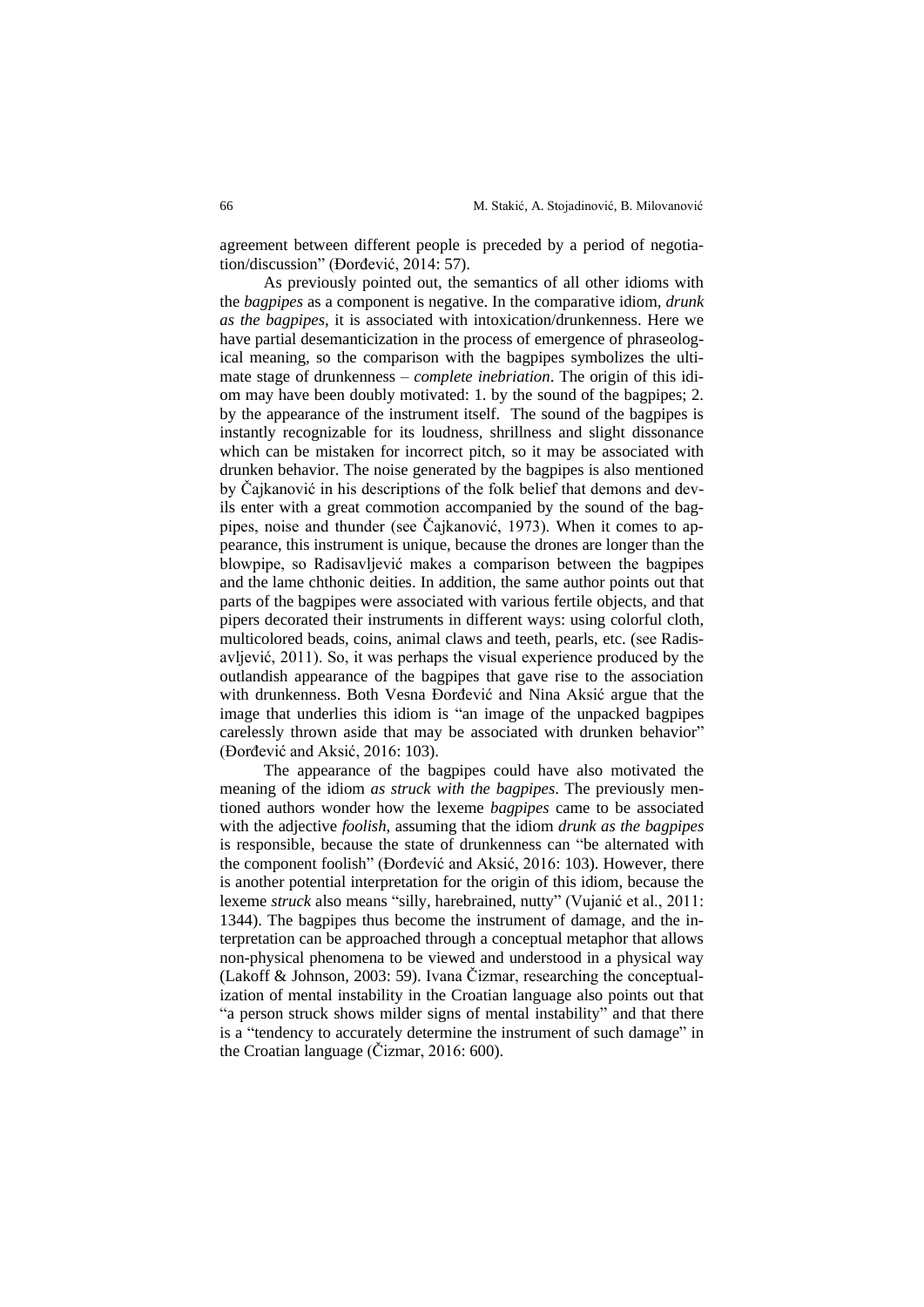The motivation for the emergence of the idiom *as similar as the bagpipes is to a musical instrument* can be explained by the sound of the bagpipes. The assumption that the "characteristic hoarse and wailing sound of the bagpipes" is what motivated the creation of this idiom is expressed by Vesna Đorđević as well (Đorđević, 2014: 57). Moreover, Radisavljević argues that lyrics sung to the music of the bagpipes were often humorous and lascivious in nature (Radisavljević, 2011), which is another thing that could have given this idiom its negative semantic value. The negative meaning of this phraseologism could have also been influenced by the reception and ways in which music of the bagpipes was perceived, as criteria that Milica Resanović argues "are not representative of any individualized practices, but rather reflect the characteristics of social stratification" (Resanović, 2020: 1164). From the aspect of collective expression, that could mean that the music played on the bagpipes was not highly aesthetically valued, but this direction in the interpretation of phraseological meaning requires further research that delves into the field of sociology of cultural practices.

#### *CONCLUSION*

A review of the material in *The Phraseological Dictionary of the Serbian Language* (Otašević, 2012) established that there are seven wind instruments that appear as phraseological components. The analysis of the meaning of 25 phraseological units (idioms) that feature these instruments determined that a complete or partial desemanticization occurs in the process of creation of phraseological meaning. In cases of complete desemanticization, the process of creating sound, i.e. playing an instrument is transferred to the field of human speech, reasoning and/or deeds. Partial desemanticization commonly involves comparative phraseologisms that denote negative human traits, states or behaviors. Semantic analysis determined that idioms with a negative meaning are prevalent. The signaling function of the instruments motivates the emergence of negative meanings in the field of verbal expression, reasoning and/or deeds, and their appearance and the tuning process motivate negative meanings associated with human traits, states or behaviors. In addition, the entertaining function of these instruments motivates the emergence of certain negative meanings as well, which could indicate that this function is not highly ethically valued in the collective consciousness of our people.

Music contributes to the formation of the national identity, and cultural identity is part of it. Observed from the linguocultural aspect, idioms containing wind instruments as their component reflect the linguistic picture of the world which, according to Maslova, reflects the way of life, customs and traditions of a nation (Maslova, 2001). The dominance of wind instruments in the phraseology of the contemporary Serbian lan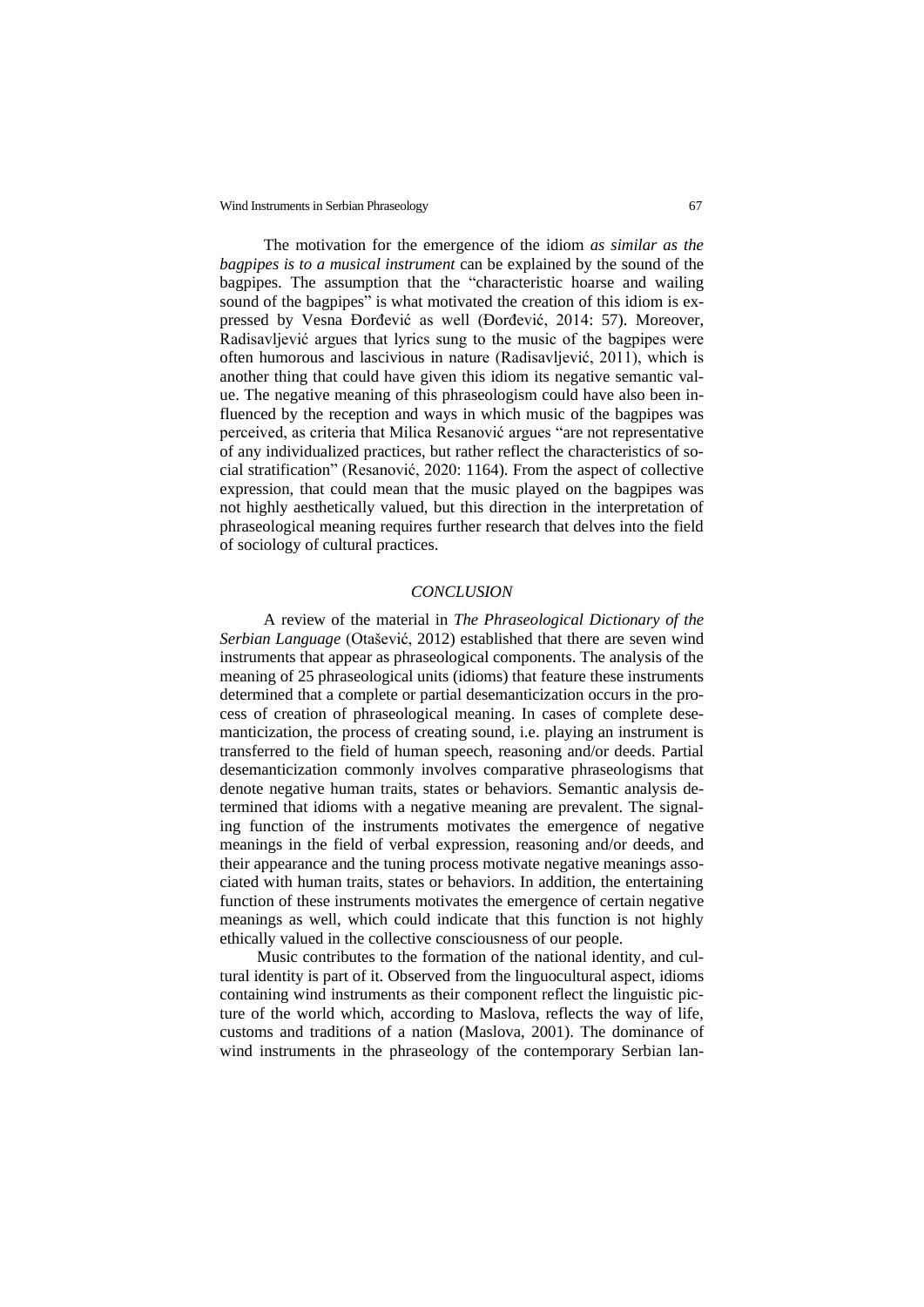guage can be explained by the importance these instruments had in the tradition and cultural past of our people, and their life in general. However, the semantics of these phraseological units containing wind instruments as their component is largely negative. They are used for negative assessment of verbal expression, deeds, behaviors and traits as target domains, which indicates that there is a tendency in the linguistic concept of the world to single out and identify everything that is deemed negative. The question of why wind instruments motivated the emergence of such phraseological meanings requires further considerations, so it is our hope that this paper can be an incentive for further research.

#### *REFERENCES*

- Ајдачић, Д. (2016). Словенска етнолингвистика и фразеологија [Slavic Ethnolinguistics and Phraseology]. *Славистика*, XX, 32–43.
- Ајдачић, Д. и Непоп Ајдачић, Л. (2015). Поредбена српско-украјинска фразеологија [Contrasstive Phraseology of serbian and Ukrainian]. Београд: Алма.
- Аксић, Н. (2014). Друге зове, себе не чује звоно у српској народној традицији [Tolling for Others While Not Hearing Itself – Bell in Serbian Folk Tradition]. *Philologia Mediana*, VI(6), 151–166.
- Аксић, Н. (2017). Функција народних музичких инструмената у обичајној пракси Тимочке области и Сврљига. [Function of The National Musical Instruments in Tradicional Ceremonies in Timok Area and Svrljig]. *Етнокултуролошки зборник*, књига XXI, 115–134.
- Бојанин, С. (2005). *Забаве и светковине у средњовековној Србији од краја XII до краја XV века* [Еntertainment and Festivities in Medieval Serbia From The End of The 12TH to The End of The 15TH Century]. Београд: Историјски институт и Службени гласник.
- Цзиньфэн, Л. (2017). Концепт как предмет сравнительной лингвокультурологии [Concept as the Subject of Comparative Cultural Linguistics]. У Всероссийская конференция по когнитивной науке: *Когнитивные исследования на современном этапе* [All-Russian Conference on Cognitive Science: *Current Level of Cognitive Research]* (385–396). Казан: Казанский (Приволжский) федеральный университет. Доступно на: [https://kpfu.ru/portal/docs/F852420545/](https://kpfu.ru/portal/docs/F852420545/%0bLin_2.PDF) [Lin\\_2.PDF](https://kpfu.ru/portal/docs/F852420545/%0bLin_2.PDF)
- Чајкановић, В. (1973). *Мит и религија у Срба* [*Myth and Religion among the Serbs*]. Београд: Српска књижевна задруга.
- Čizmar, I. (2016). Konceptualizacija psihičke nestabilnosti u hrvatskome jeziku [The Conceptualization of Mental Instability in Croatian]. *Jezikoslovlje*, 17(3), 575–616.
- Dobríková, М. (2014). Etnokultúrny status ľudových aerofónov v bulharskej a slovenskej frazeológii [Ethnocultural Status of Folk Aerophones in Bulgarian and in Slovak Phraseology]. In M. Dobríková (Eds.), *Frazeologické štúdie VI – Hudobné motívy vo frazeológii* (pp. 39–50). Bratislava: Univerzita Komenského v Bratislave. Dostupno na: https://dropdoc.ru/doc/274640/frazeologick%C3%A9-%C5%A1t% C3%BAdie-vi- -filozofick%C3%A1-fakulta-uk
- Dudok, M. (2014). Intertextovosť a hybridizácia vo frazémach s hudobným motívom v slovenčine, chorvátčine a srbčine [Musical Metaphors in Belarusian and Serbian Phraseology]. In M. Dobríková (Eds.), *Frazeologické štúdie VI – Hudobné motívy*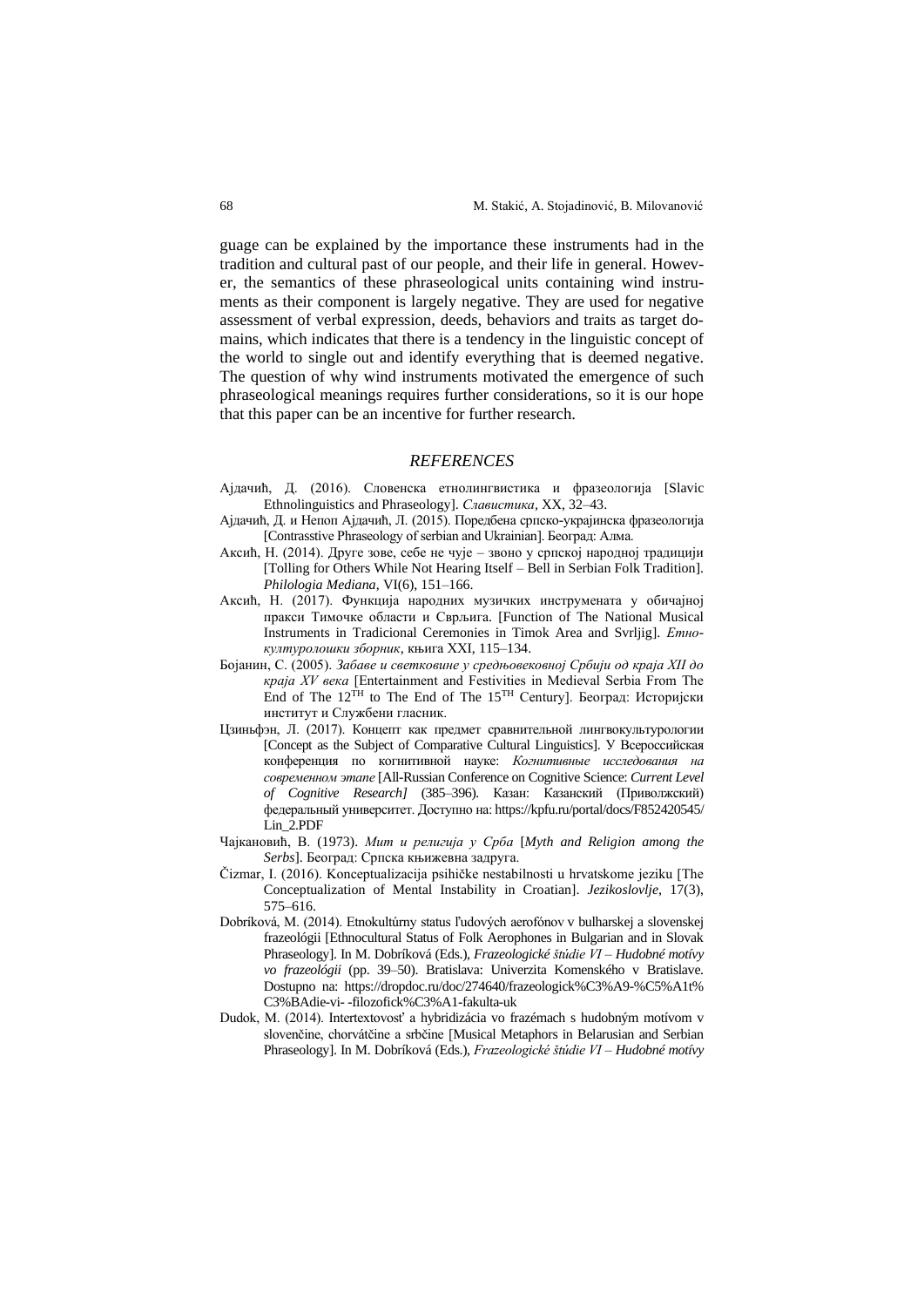*vo frazeológii* (pp. 61–69). Bratislava: Univerzita Komenského v Bratislave. Dostupno

[https://dropdoc.ru/doc/274640/frazeologick%C3%A9%C5%A1t%C3%BAdie-](https://dropdoc.ru/doc/274640/frazeologick%C3%A9%C5%A1t%C3%BAdie-vi---filozofick%C3%A1-fakulta-uk) vi- [--filozofick%C3%A1-fakulta-uk](https://dropdoc.ru/doc/274640/frazeologick%C3%A9%C5%A1t%C3%BAdie-vi---filozofick%C3%A1-fakulta-uk)

- Dragićević, R. (2009). O problemima identifikacije frazeologizama [Concerning the Issue of Idiom Identification]. *Südslavistik Оnline,* Nr. 1 (Januar 2009), 35– 44. Dostupno na: [http://www.suedslavistik-o](http://www.suedslavistik-/)nline.de/01/dragicevic.pdf
- Драгићевић, Р. (2010). *Лексикологија српског језика* [*Lexicology of the Serbian Language*]*.* Београд: Завод за уџбенике.
- Filaković, S. (2008). Frazeologija u djelima Ivane Brlić Mažuranić [Phraseology in Ivana Brlić-Mažuranić's Opus]. *Život i škola*, LIV(19), 37–64.
- Ђекић, Ђ. и Павловић, М. (2018). Трагом записа Теофилакта Симокате [Following the Records of Theophylact Simocatta]. *Музикологија*, 24, 173–187.
- Ђинђић, М. (2013). *Турцизми у савременом књижевном језику (семантичкодеривациона анализа)* [*Turcisms in Contemporary Serbian Literary Language (Semantic-derivational Analyses*]. (Докторска дисертација). Београд: Универзитет у Београду Филолошки факултет. Доступно на: https://nardus.mpn.gov.rs/handle/123456789/4074?show=full
- Đorđević, V. (2014). Frazeologizmi s komponentom *zvono*, *bubanj* i *gajde* u frazeologiji srpskog jezika i njihovi ekvivalenti u slovačkom jeziku [Serbian Phrasemes with the Component: zvono, bubanj and gajde, and Their Slovak Equivalents]. In M. Dobríková (Eds.), *Frazeologické štúdie VI – Hudobné motívy vo frazeológii* (pp. 51– 60). Bratislava: Univerzita Komenského v Bratislave. Dostupno na: [https://dropdoc.ru/doc/274640/frazeologick%C3%A9-%C5%A1t%C3%BAdie-vi-](https://dropdoc.ru/doc/274640/frazeologick%C3%A9-%C5%A1t%C3%BAdie-vi---filozofick%C3%A1-fakulta-uk) -- [filozofick%C3%A1-fakulta-uk](https://dropdoc.ru/doc/274640/frazeologick%C3%A9-%C5%A1t%C3%BAdie-vi---filozofick%C3%A1-fakulta-uk)
- Ђорђевић, В. и Аксић, Н. (2016). Народни музички инструменти у српској језичкој традицији – етнофразеолошки поглед [Traditional Musical Instruments in Serbian Folk Tradition – Etnophraseological Perspective]. *Зборник радова Филозофског факултета*, XLVI(4), 93–116.
- Гојковић, А. (1985). Историјски пресек друштвене улоге народних музичких инструмената у Срба [Historical Wiew Of The Social Role Of Folk Musical Instruments in Serbia]. *Гласник етнографског музеја у Београду*, књига 49, 122– 130.
- Големовић, Д. (1997). *Народна музика Југославије* [*Folk Music of Yugoslavia*]. Београд: Музичка омладина Србије. Доступно на: [https://www.academia.edu/](https://www.academia.edu/%0b44842347/Dimitrije_O_Golemovi%C4%87_NARODNA_) [44842347/Dimitrije\\_O\\_Golemovi%C4%87\\_NARODNA\\_](https://www.academia.edu/%0b44842347/Dimitrije_O_Golemovi%C4%87_NARODNA_) MUZIKA\_JUGOSLAVIJE\_FOLK\_MUSIC\_OF\_YUGOSLAVIJA
- Голяк, С. (2014). "Музыкальные" метафорыв белорусской и сербской фразеологии ["Musical" Metaphors in Belarusian and Serbian Phraseology]. In M. Dobríková (Eds.), *Frazeologické štúdie VI – Hudobné motívy vo frazeológii* (pp. 88–99). Bratislava: Univerzita Komenského v Bratislave. Dostupno na: [https://dropdoc.ru/doc/274640/frazeologick%C3%A9-%C5%](https://dropdoc.ru/doc/274640/frazeologick%C3%A9-%C5%25%0bA1t%C3%BAdie-vi---%20filozofick%C3%A1-fakulta-uk) A1t%C3%BAdie-vi--- [filozofick%C3%A1-fakulta-uk](https://dropdoc.ru/doc/274640/frazeologick%C3%A9-%C5%25%0bA1t%C3%BAdie-vi---%20filozofick%C3%A1-fakulta-uk)
- Jakovljević, R. (2012). Traditional Music Ensembles in Serbia: Peculiarities and Social Contexts, *Peculiar Instruments and Ensembles of Musical Folklore*. Budapest: ZTI HAS. Dostupno na: https://www.academia.edu/37795466/Traditional\_ Ensembles\_in\_Serbia\_Peculiarities \_and\_Social\_Contexts
- Јовановић, М. (2011). *Из Хермесове палесте – прилог историји класичне филологије код Срба* [*From Hermes's Palestra – A Contribution to the History of Classical Philology among the Serbs*]. Београд: Филолошки факултет Универзитета у Београду [електронски извор]. Доступно на: http://www.neohelenistika.com/pdf/jovanovic\_iz\_hermesove\_palestre.pdf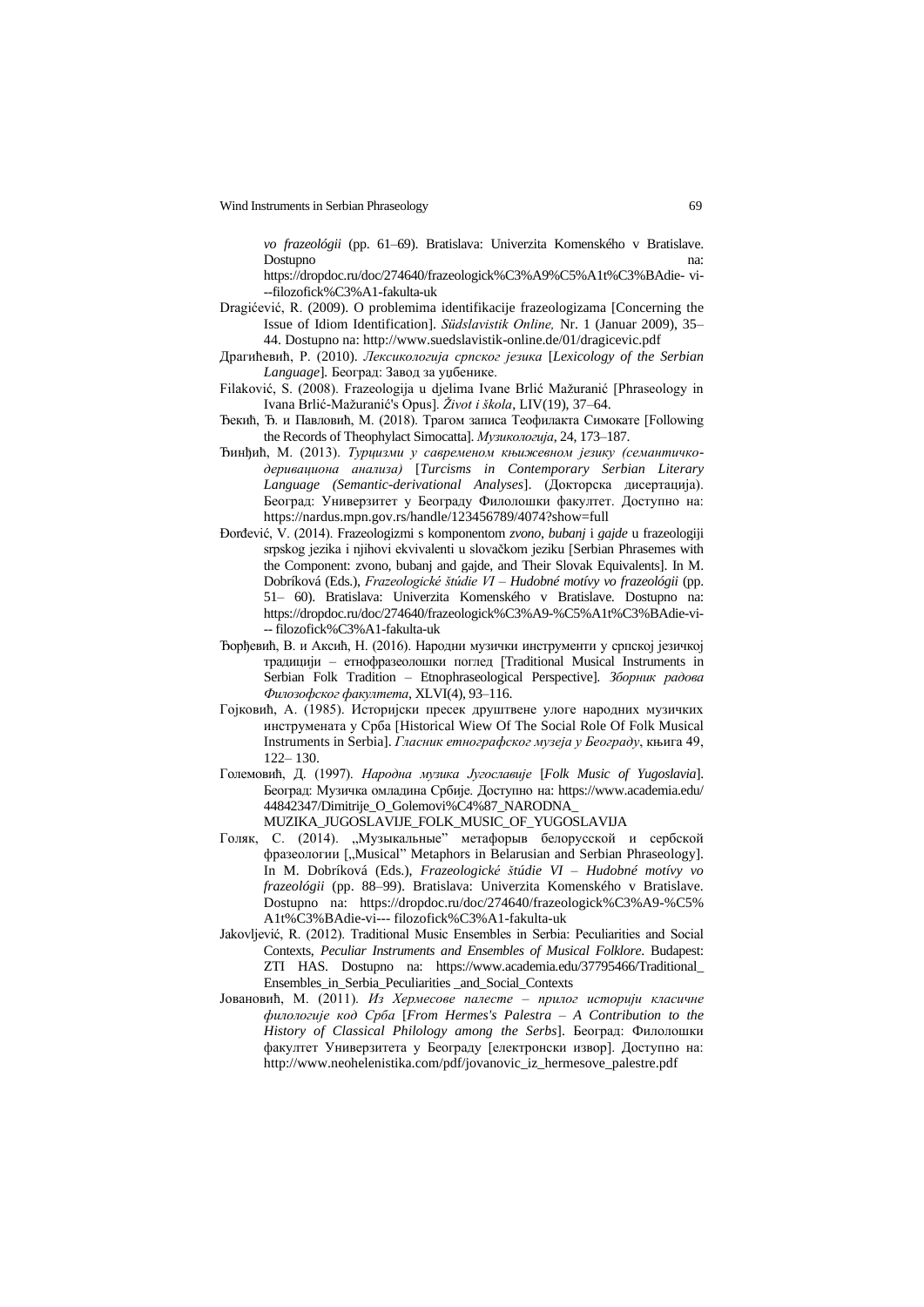- Krejči, P. (2014). Hudební motivy s numerickými komponenty v české, chorvatské, srbské a bulharské frazeologii [Musical Motifs with Numerical Components in Czech, Croatian, Serbian and Bulgarian Phraseology]. In M. Dobríková (Eds.), *Frazeologické štúdie VI – Hudobné motívy vo frazeológii* (pp. 168–179). Bratislava: Univerzita Komenského v Bratislave. Dostupno na: [https://dropdoc.ru/doc/274640/frazeologick%C3%A9-%C5%A1t%C3%BAdie-vi-](https://dropdoc.ru/doc/274640/frazeologick%C3%A9-%C5%A1t%C3%BAdie-vi---%20filozofick%C3%A1-fakulta-uk) -- [filozofick%C3%A1-fakulta-uk](https://dropdoc.ru/doc/274640/frazeologick%C3%A9-%C5%A1t%C3%BAdie-vi---%20filozofick%C3%A1-fakulta-uk)
- Крњаић, Ј. (2020). Бранко Матић, свирач на традиционалним дувачким инструментима из Тршића [Branko Matić, Player On Folk Wind Instruments from Tršić]. *Млади и србистика 2 (Зборник радова полазника НОКЦ "Вук Караџић у Тршићуˮ)*, 357– 368.
- Krstić, S. (2009). *Istraživanje uticaja promene vrste materijala na frekvencijski spektar muzičkih instrumenta* [*Research of Material Changing Influence on Frequency Spectrum of Musical Instruments*]. (Doktorska disertacija). Zrenjanin: Univerzitet u Novom Sadu, Tehnički fakultet "Mihajlo Pupin". Dostupno na: https://core.ac.uk/download/pdf/232939222.pdf
- Kovačević, B. i Bašić, M. (2012). Crikvenički poredbeni frazemi i njihovi ekvivalenti u hrvatskome jezičnom standardu [Comparative idioms in the Croatian Čakavian vernacular of Crikvenica (and their equivalents in the Croatian standard language)]. *Rasprave Instituta za hrvatski jezik i jezikoslovlje*, 38/2, 357–384.
- Lakoff, G. & Johnson, M. (2003). *Metaphors We Live By*. Chicago and London: University of Chicago Press. Dostupno na: [https://nyshalong.com/public/archive/](https://nyshalong.com/public/archive/%0b20150131/20150131_ref.pdf) [20150131/20150131\\_ref.pdf](https://nyshalong.com/public/archive/%0b20150131/20150131_ref.pdf)
- Марјановић, З. (2012). Дипле Чаворове: прилог проучавању инструменталне традиције залеђа Црногорског приморја [Čavor's Diple: Contribution to the research of instrumental musical tradition of the Montenegro Hinterland and Littoral regions]. U A. Burić (Ur.), *Tragom crnogorske muzičke baštine* [*Tracing the Musical Heritage of Montenegro*], Naučni skupovi knjiga 111, Odeljenje umjetnosti, knjiga 38 (str. 53– 61). Podgorica: Crnogorska akademija nauka i umjetnosti. Dostupno na: https://canupub.me/knjiga/tragom-crnogorske-muzickebastine/
- Марковић З. (1987). *Народни музички инструменти* [Folk Instruments]. Београд: Етнографски музеј у Београду.
- Маслова, В. А. (2001). *Лингвокультурология: учебное пособие для студентов высших учебных заведений* [Linguoculturology: A Handbook for University Students]. Москва: Издательский центр "Академия". Доступно на: https://www.gumer.info/bibliotek\_Buks/Linguist/maslova/index.php
- Мијушковић, С. (1988). Предговор [Preface]. У: *Љетопис попа Дукљанина* [*Chronicle of the Priest of Dioclea*](стр. 9–104). Београд: Просвета/Српска књижевна задруга.
- Младеновић, О. (1973). *Коло код Јужних Словена* [The "Kolo" Dance of the South Slavs]. Београд: Српска академија наука и уметности/Етнографски институт.
- Мршевић-Радовић, Д. (2008). *Фразеологија и национална култура* [*Phraseology and National Culture*]. Београд: Друштво за српски језик и књижевност Србије.
- Пејовић, Р. (1984). *Представе музичких инструмената у средњoвековној Србији* [*Musical Instruments in Medieval Serbia*]. Београд: Српска академија наука и уметности/Музиколошки институт.
- Pejović, R. (1989). Balkanski narodni instrumenti [*Balkan Folk Musical Instruments*]. *Musicological Annual*, XXV, 81– 93.
- Петровић, С. (2006). Срп. дијал. *Кавал* 'каналић између оџака са расадом поврћа' порекло и балканске паралеле [Serb Dial. Kaval 'Canal Between Seedlings in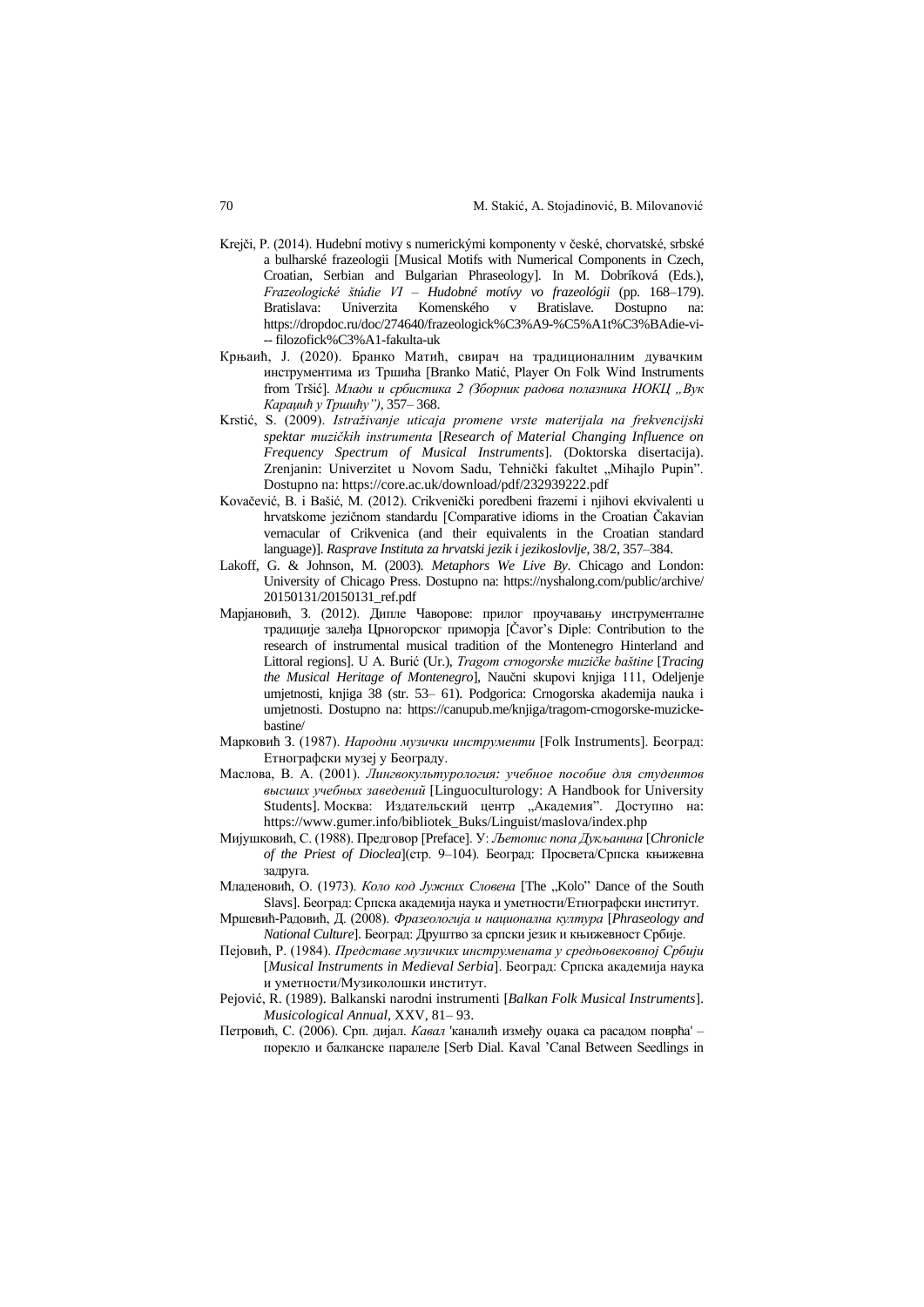The Garden' – Origin and Balkan Paralleles]. *Годишњак за српски језик и књижевност*, XX(8), Филозофски факултет у Нишу, 345–350.

- Радисављевић, В. (2011). Гајде у традиционалној култури Срба [*Bagpipes in the Traditional Culture of the Serbs*]. *Караџић: часопис за историју, етнологију, археологију и уметност*, бр. 3, 63–77.
- Ресановић, М. (2020). Музички укус и симболичко разграничавање у друштву Србије [Musical Taste and Symbolic Boundary-Work in Serbian Society]. *Теме*, XLIV(4), 1163–1181.
- Савић, Р. (1986). Музички домет средњевековне Србије [Тhe Musical Achievement of Medieval Serbia]. *Теолошки погледи*, XIX(1–2), 73–104.
- Стакић, М. (2020). Семантика фразеологизама са зоонимском компонентом у савременом српском језику [Semantics of Phraseological Units Containing Animal Lexemes in Modern-day Serbian]. У Г. Јашовић, Б. Дилпарић и Ј. Бајовић (Ур.), *Наука без граница III: 2 Језик и језици* [*Science Beyond Boundaries II: 2. Language and Languages*] (стр. 111–122). Косовска Митровица: Филозофски факултет Универзитета у Приштини са привременим седиштем у Косовској Митровици.
- Степанов, С. и Николић, М. (2013). Фразеологизми као средство изражавања семантичке категорије степена у српском језику [Idioms (Idiomatic Expressions) as an Instrument of Expressing The Semantic Category of Degree in The Serbian Language]. У В. Половина, Ј. Вучо (Ур.), *Савремени токови у лингвистичким истраживањима,* едиција *Филолошка истраживања данас,*  том III, књига 1 (стр. 233–248). Београд: Филолошки факултет. Доступно на: [https://www.researchgate.net/publication/332245911\\_Frazeologizmi\\_kao\\_sredsta](https://www.researchgate.net/publication/332245911_Frazeologizmi_kao_sredstavo_i) [vo\\_i](https://www.researchgate.net/publication/332245911_Frazeologizmi_kao_sredstavo_i) zrazavana\_semanticke\_kategorije\_stepena\_u\_srpskom\_jeziku
- Svítková, M. (2014). Motivačné faktory vzniku slovenských a chorvátskych frazém s komponentmi zvon (zvonec): zvono [Motivation Factors in the Formation of Slovak and Croatian Phrasemes Contaning the Components zvon (zvonec): zvono (bell)]. In M. Dobríková (Eds.), *Frazeologické štúdie VI – Hudobné motívy vo frazeológii* (pp. 284–294). Bratislava: Univerzita Komenského v Bratislave. Dostupno na: [https://dropdoc.ru/doc/274640/frazeologick%C3%A9-%C5%A1t%](https://dropdoc.ru/doc/274640/frazeologick%C3%A9-%C5%A1t%25%0bC3%BAdie-vi---%20filozofick%C3%A1-fakulta-uk) C3%BAdie-vi--- [filozofick%C3%A1-fakulta-uk](https://dropdoc.ru/doc/274640/frazeologick%C3%A9-%C5%A1t%25%0bC3%BAdie-vi---%20filozofick%C3%A1-fakulta-uk)
- Шишић, Ф. (ур.) (1928). *Летопис Попа Дукљанина* [*Chronicle of the Priest of Dioclea*]. Београд/Загреб: Српска краљевска академија / Заклада тискаре Народних новина.
- Штрбац, Г. (2018). *Фразеологија о човеку и човек о фразеологији* [*Phraseology on Man and Man on Phraseology*]. Нови Сад: Филозофски факултет.
- Штрбац, Г. (2019). Лингвокултуролошки статус лексеме *камен* [Linguoculturological Status of The Lexeme *Stone*]. *Годишњак Филозофског факултета у Новом Саду*, XLIV(1), 285–300.
- Вребалов, Г. (2012). Фразеологизми с назива јестивог биља [Phraseologisms With the Names of Edible Plants]. *Прилози проучавању језика*, бр. 43, 75–92.
- Закић, М. и Јовановић, Ј. (2013). Ликовни, етнографски и литерарни извори о инструменту *кавалу* на територији Србије и Македоније [Sources in Medieval Paintings, Ethnographic and Literary Sources About The Instrument *Kaval* in Serbia and Macedonia]. *Зборник Матице српске за сценске уметности и музику*, 49, 9– 22.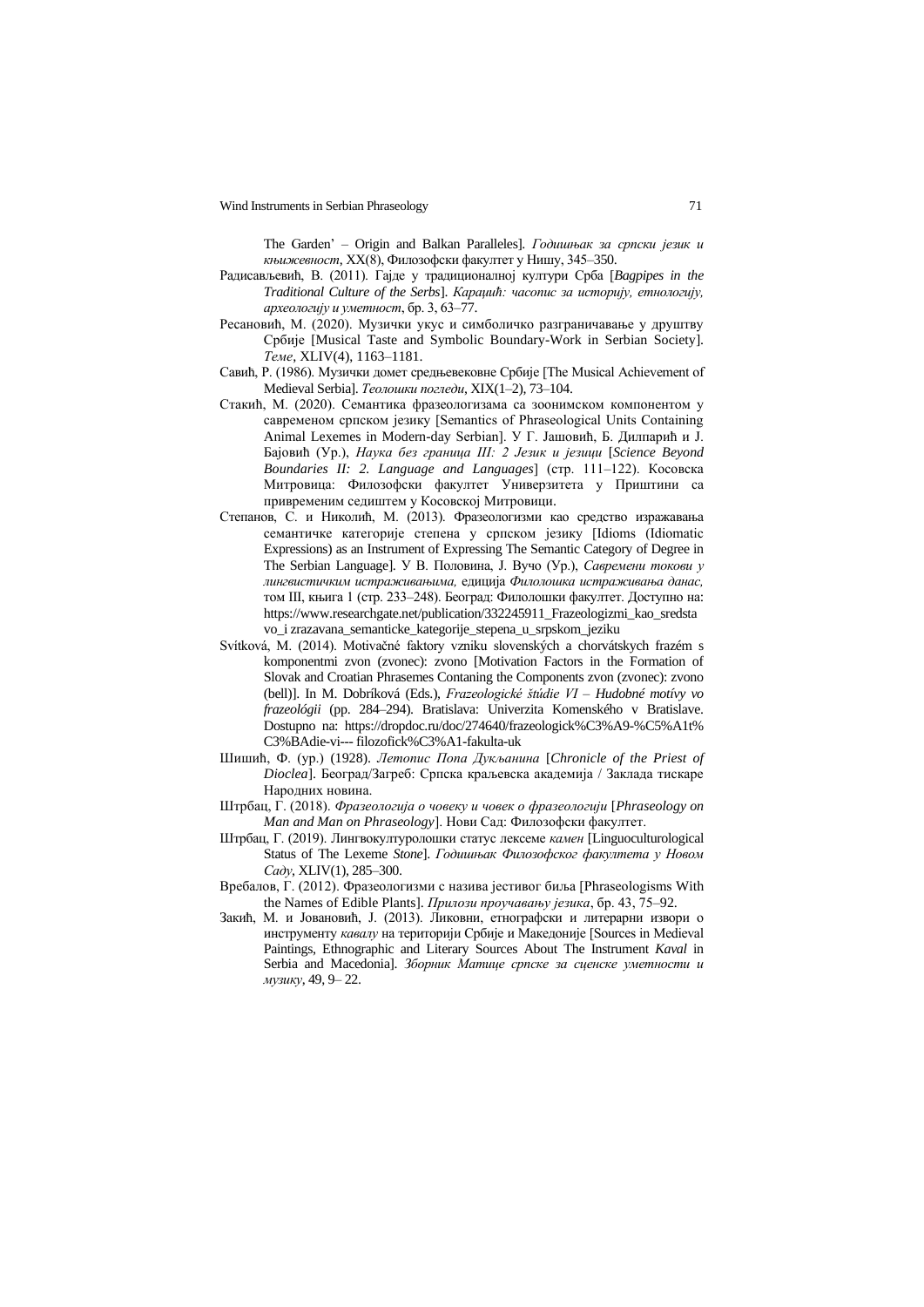### *SOURCES*

- *Библија – Свето писмо Старог и Новог завета* [*Bible – The Old and New Testament*] (2007). Ваљево: Глас цркве.
- *GESTA Regum Sclavorum* [T. 1, Критичко издање и превод] (прир. и пр. Д. Кунчер) (2009). Београд / Никшић: Историјски институт / Манастир Острог.
- Оташевић, Ђ. (2012). *Фразеолошки речник српског језика* [*Phraseological Dictionary of the Serbian Language*]. Нови Сад: Прометеј.
- *Речник српскохрватског књижевног и народног језика*, књига V [*Dictionary of the Serbo- Croatian Literary and Vernacular Language,* Volume 5] (1968). Београд: Српска академија наука и уметности/ Институт за српскохрватски језик.
- *Речник српскохрватског књижевног и народног језика*, књига XI [*Dictionary of the Serbo-Croatian Literary and Vernacular Language,* Volume 11] (1981). Београд: Српска академија наука и уметности/ Институт за српскохрватски језик.
- *Речник српскохрватскога књижевног језика*, књига трећа [*Dictionary of the Serbo- Croatian Literary Language*, Volume 3] (1969). Нови Сад / Загреб: Матица српска / Матица хрватска.
- Skok, P. (1971). *Etimologijski rječnik hrvatskoga ili srpskoga jezika*, knjiga prva, A J [*Etymological Dictionary of the Croatian and the Serbian Language*, Volume 1, A – J]. Zagreb: Jugoslavenska akademija znanosti i umjetnosti.
- Стефановић Караџић, В. (1818). *Српски рјечник: истолкован њемачким и латинским ријечима* [*Serbian Dictionary, paralleled with German and Latin words*]. Беч: Штампарија Јерменског манастира. Доступно на: http://digital.bms.rs/ ebiblioteka/publications/view/1216
- Вујанић, М., Гортан-Премк, Д., Дешић, М., Драгићевић, Р., Николић, М., Ного, Љ., Павковић, В., Рамић, Н., Стијовић, Р., Радовић-Тешић, М. и Фекете, Е. (2011). *Речник српскога језика, измењено и поправљено издање* [*Dictionary of the Serbian Language, a new edition, corrected and amended*]. Нови Сад: Матица српска.

# **ДУВАЧКИ МУЗИЧКИ ИНСТРУМЕНТИ У СРПСКОЈ ФРАЗЕОЛОГИЈИ**

**Мирјана Стакић<sup>1</sup> , Aлександар Стојадиновић<sup>2</sup> , Бошко Миловановић<sup>3</sup>**

Универзитет у Крагујевцу, Педагошки факултет у Ужицу, Србија Универзитет у Нишу, Педагошки факултет у Врању, Србија Универзитет у Приштини – Косовској Митровици, Учитељски факултет у Лепосавићу, Србија

#### **Резиме**

Са настанком човека појавили су и први музички инструменти. Они су се развијали упоредо са развојем људског друштва и остваривали бројне функције. У језику као културном 'спремишту' остале су сачуване устаљене језичке јединице у којима они чине једну од компоненти. Реч је о фразеологизмима који одражавају језичку слику света у којој се огледају и начин живота, обичаји и понашања чланова српске језичке заједнице. Предмет истраживања су они фразеологизми који као компоненту садрже дувачке музичке инструменте како би се